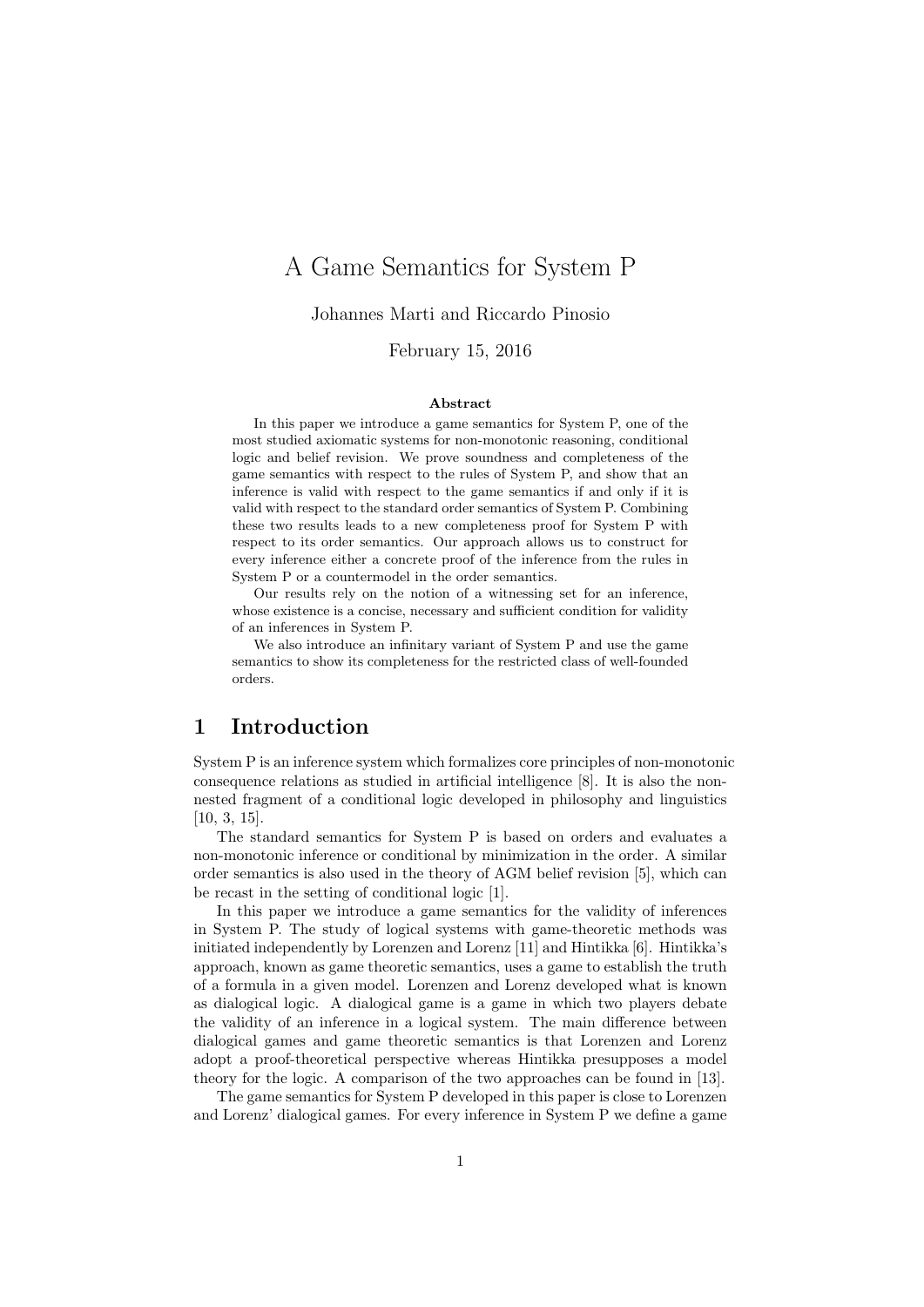in which the first player, we call her Héloïse, attempts to argue for the validity of the inference against attacks by the second player, whom we call Abélard. The game differs from dialogical games in that Abélard successively chooses from a given domain of objects or possible worlds, whose properties are already fixed. This setup allows us to focus on the semantics of the conditional, since it is already determined in advance whether an object or world instantiates a given Boolean combination of properties.

As an illustration of the game semantics consider the following example:

**Example 1.** Assume that Héloïse and Abélard have agreed that birds normally fly. Héloïse is now claiming that penguins normally fly. Abélard disputes this. They are having the following dialogue:

ABELARD: Look at Pingu! He is a penguin but he doesn't fly. HÉLOÏSE: But Pingu is not a good example. He is a bird that doesn't fly and we have agreed that birds normally fly. ABÉLARD: Yes, but Pingu is a totally fine penguin. He is just a strange bird. When we talk about birds we would rather think of a sparrow, like Tweety. Tweety can fly.  $H\acute{E}LO\ddot{S}E:$  [has nothing to say]

In this dialogue Abélard tries to disprove the inference to the conclusion that penguins usually fly by providing an object refuting this conclusion. Héloïse tries to circumvent Abélard's alleged counterexample by pointing out that it does not conform to an agreed upon premise. Abélard defends the counterexample by showing that it is an exception to the premise. He does this by presenting a different object which conforms to the premise and which he claims to be more normal than the object provided before. Héloïse loses since she does not have a premise to dispute the normality of the second object given by Abélard.

The main result of this paper is a proof that for every inference the following statements are equivalent:

- 1. The inference has a formal proof in System P.
- 2. The inference is valid in the order semantics.
- 3. The inference is valid in the game semantics.
- 4. There exists a witnessing set for the inference.

The notion of a witnessing set mentioned in statement 4 is introduced in this paper. Checking for the existence of a witnessing set is a straightforward method to determine the validity of an inference in System P.

We prove two different instances of the equivalence above, where the details in the four statements vary. One instance is Theorem 19, which concerns the standard System P and validity on the class of all orders and yields a new proof of the completeness result for System P. This result has already been obtained in [8] and for nested conditional logic in [3, 15]. Our approach is however more constructive in that we transform a winning strategy for Héloïse into a concrete proof in System P and a winning strategy for Abélard into a counterexample in the order semantics. The other instance is Theorem 17, which on the syntactic side concerns an extension of System P with an infinitary proof rule introduced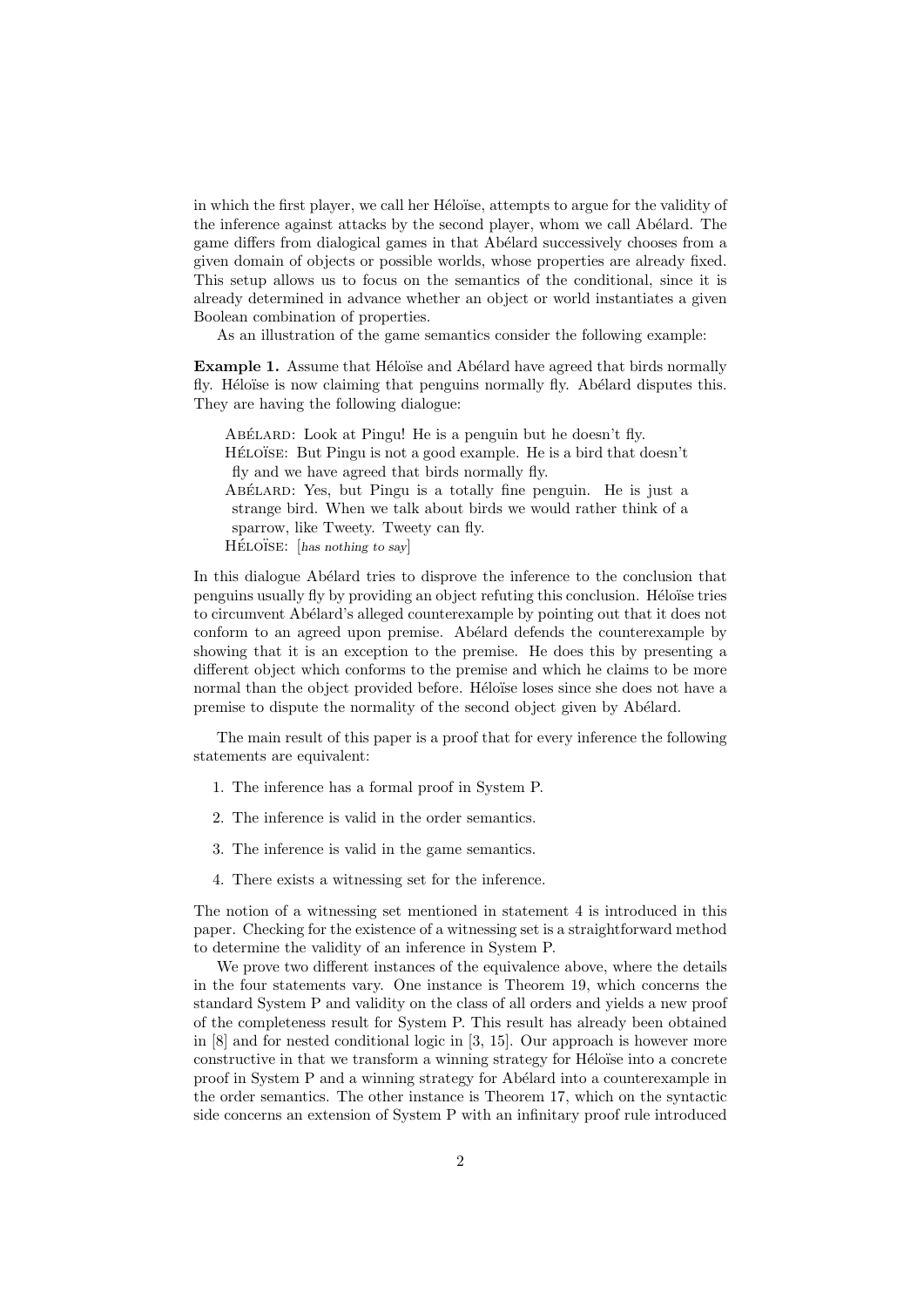in this paper, and on the semantic side concerns validity on the class of wellfounded orders.

The paper is organized as follows. In Section 2 we review the basics of System P and its order semantics. In Section 3 we introduce our game semantics for System P and its infinitary variant. In Section 4 we show that winning strategies for Abélard correspond to counterexamples in the order semantics. In Section 5 we show that winning strategies for Héloïse correspond to proofs in System P. To obtain this result we introduce the notion of a witnessing set. In section 6 we prove compactness for the version of the game semantics that corresponds to provability in standard System P. In Section 7 we put the results from the previous sections together to prove the main theorems of this paper.

### 2 System P

In this section we introduce the version of System P used in this paper and its standard order semantics.

Let  $W$  be any set, whose elements we call *possible worlds*. One might also think of the elements in  $W$  as objects, as for instance in Example 1. A *condi*tional over W is a pair  $(A, C) \in \mathcal{P}W \times \mathcal{P}W$  of subsets of W, written as  $A \supset C$ . We call A the antecedent and C the consequent of the conditional  $A \vdash C$ . world w verifies a conditional  $A \supseteq C$  if  $w \in A \cap C$ . A world w is a counterexample to or falsifies  $A \vdash C$  if  $w \in A - C = A \cap C^c$ . We write  $A - C$  for the set difference of A and C and  $C^c = W - C$  for the complement of C relative to W.

Two sets  $\Sigma$  and  $\Gamma$  of conditionals over W are called an *inference*, written as  $\Sigma/\Gamma$ . We call the elements of  $\Sigma$  the *premises* of the inference and the elements of  $\Gamma$  the *conclusions* of the inference. The conclusions in  $\Gamma$  are understood disjunctively. If  $\Gamma = \{A \vdash C\}$  is a singleton set we write  $\Sigma/A \vdash C$  instead of  $\Sigma/\Gamma$ . We also call an inference  $\Sigma/\Gamma$  a single-conclusion inference if  $\Gamma$  is a singleton set, and a multi-conclusion inference if we want to stress that  $\Gamma$ need not be a singleton. In this paper we focus on single-conclusion inferences because, as shown in Corollary 20, the completeness result for multi-conclusion inferences follows from that for single-conclusion inferences.

Note the distinction between an inference  $\Sigma/A \sim C$  between conditionals and the non-monotonic inference  $A \sim C$  captured by one conditional. Inferences between conditionals have a classical monotonic semantics, whereas conditionals have a non-monotonic semantics on orders.

System  $P$  consists of the rules given in Figure 1. A proof of an inference  $\Sigma/\Gamma$  in system P is a tree which is built by recursive application of the rules of system P, such that the root of the tree is a conclusion  $A \vdash C \in \Gamma$  and all leaves which are not instances of (Id) are premises in  $\Sigma$ .

The presentation of system  $P$  in  $[8]$  includes an additional cut rule, which is shown in Lemma 5.3 to be derivable from the other rules in the system. In the setting of conditional logic an axiomatization analogous to that in Figure 1 was given by [15].

The system  $P_{\infty}$  is obtained from system P by adding the following infinitary rule:

$$
\frac{A \vdash C_i \quad \text{for all } i \in I}{A \vdash \bigcap \{C_i \mid i \in I\}} \ (\text{And}^{\infty})
$$

In our presentation of System P conditionals are over sets of worlds rather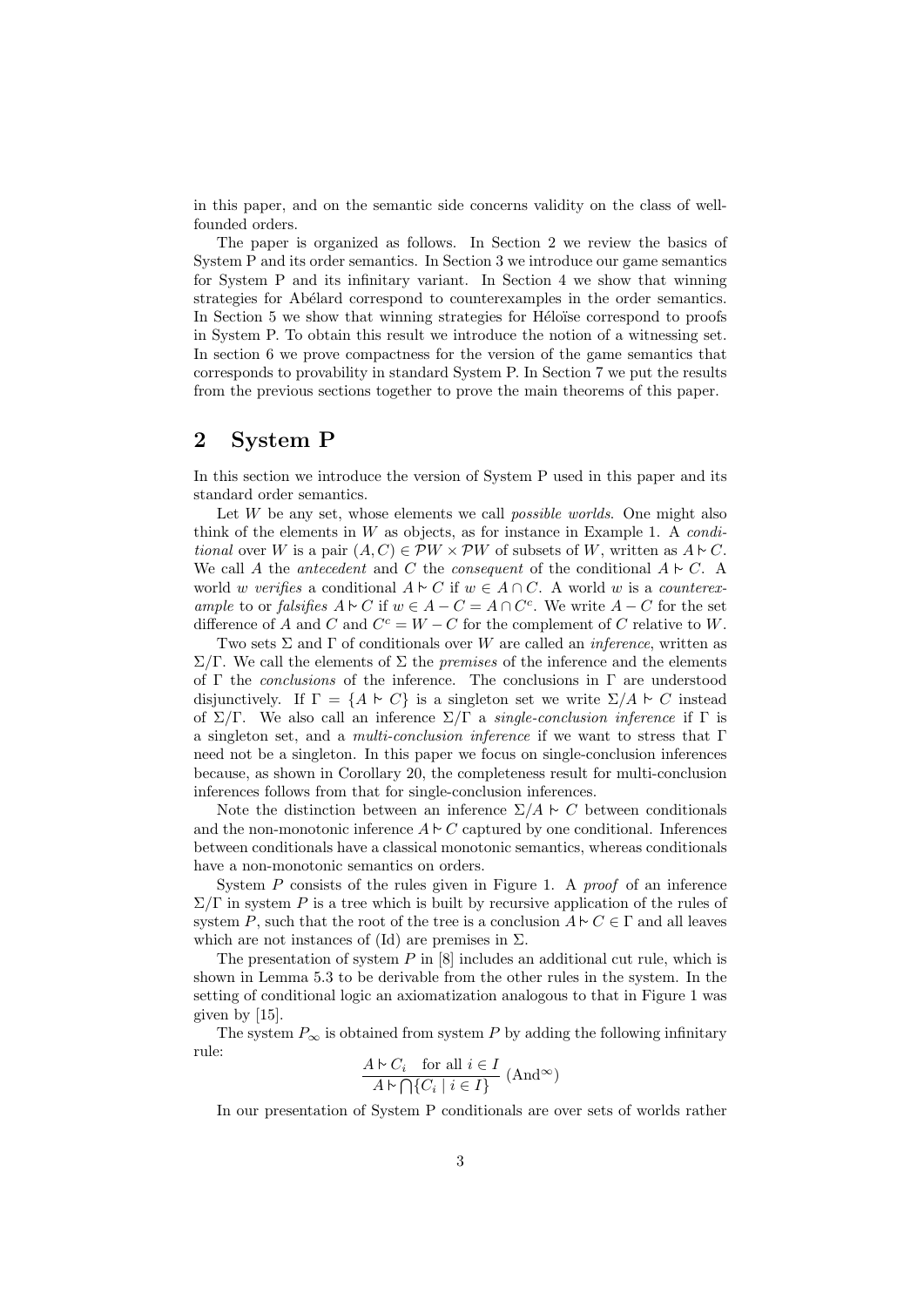$$
\frac{A \triangleright C \quad C \subseteq D}{A \triangleright D} \text{ (RW)} \qquad \frac{A \triangleright C \quad A \triangleright D}{A \triangleright C \cap D} \text{ (And)}
$$
\n
$$
\frac{A \triangleright B \quad A \triangleright C}{A \cap B \triangleright C} \text{ (CM)} \qquad \frac{A \triangleright C \quad B \triangleright C}{A \cup B \triangleright C} \text{ (Or)}
$$

#### Figure 1: System P

than formulas. This simplifies the development of the game semantics in Section 3 and dispenses us from including a rule for replacing logically equivalent antecedents in conditionals, like the rule (Left Logical Equivalence) in [8]. One can recast conditionals over formulas as conditionals over sets of worlds by taking the worlds to be all the maximal consistent sets of formulas, and identifying a formula with the set of maximal consistent sets containing it.

The standard semantics for System P uses posets over sets of worlds, which are reflexive, transitive and antisymmetric relations. All the results of this paper are stated in terms of posets. We however never use antisymmetry, thus our results could be generalized to preorders, which are transitive and reflexive relations.

Let  $A \uparrow C$  be a conditional over a set of worlds W and  $P = (W, \leq)$  a poset with carrier W. The conditional  $A \sim C$  holds in P, written as  $P \models A \sim C$ , if it satisfies the following semantic clause:

> $A \vdash C$  iff for all  $w \in A$  there is a  $v \in A$  with  $v \leq w$ such that  $u \in C$  for all  $u \leq v$  with  $u \in A$ .

In the context of conditional logic this semantic clause has been given in [3] and is a generalization of the clause in [10, p. 48]. It was later introduced to the setting of non-monotonic consequence relations by [2].

The semantic clause for conditionals is simpler on well-founded orders. A poset  $P = (W, \leq)$  is well-founded if there is no infinite chain  $w_1 \geq w_2 \geq \ldots$ where the inequalities are strict, meaning that  $w_1 \not\leq w_2 \not\leq \ldots$ . One can show that for a well-founded poset  $P = (W, \leq)$  the above semantic clause is equivalent to

$$
A \vdash C
$$
 iff  $w \in C$  for all  $w \in \mathsf{Min}_{\leq}(A)$ ,

where  $\text{Min}_{\leq}(A) \subseteq W$  is the set of minimal elements of A in  $\leq$ , that is

$$
Min_{\leq}(A) = \{ m \in A \mid \text{if } w \leq m \text{ then } m \leq w \text{ for all } w \in A \}.
$$

This semantic clause on well-founded orders is intuitive if one thinks of the order such that  $w \leq v$  if w is more normal than v. The conditional  $A \sim C$  holds in such an order if the most normal instances of A are instances of C.

An inference  $\Sigma/\Gamma$ , where premises and conclusions are over the set W, is *valid on posets* if for every poset  $P = (U, \leq)$  and function  $f: U \to W$  there is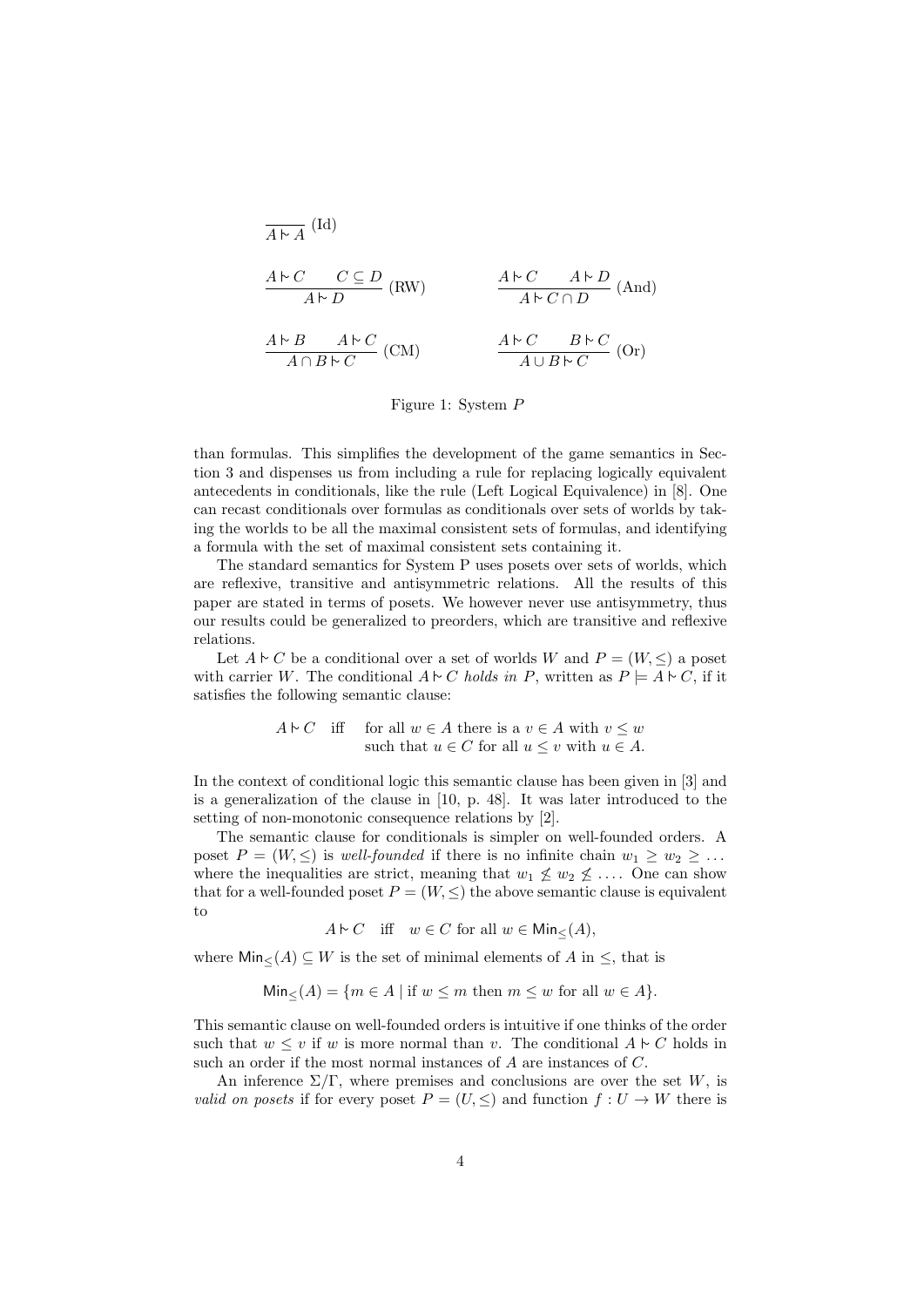an  $A \vdash C \in \Gamma$  such that  $P \models f^{-1}[A] \vdash f^{-1}[C]$  whenever  $P \models f^{-1}[B] \vdash f^{-1}[D]$ for all  $B \vdash D \in \Sigma$ .

An inference  $\Sigma/\Gamma$ , where premises and conclusions are over the set W, is valid on well-founded posets if for every well-founded poset  $P = (U, \leq)$  and function  $f: U \to W$  there is an  $A \vdash C \in \Gamma$  such that  $P \models f^{-1}[A] \vdash f^{-1}[C]$ whenever  $P \models f^{-1}[B] \models f^{-1}[D]$  for all  $B \models D \in \Sigma$ .

In the above definitions of validity the carrier  $U$  of the poset  $P$  is possibly distinct from the set of worlds  $W$  over which the relevant conditionals were defined. The two sets  $U$  and  $W$  are related by the function  $f$ , which we call the labeling function. We discuss why labeling functions are needed in Remark 5 at the end of the section.

The following proposition states the soundness of System P for its order semantics.

**Proposition 2.** If an inference is provable in system P then it is valid on posets. If an inference is provable in system  $P_{\infty}$  then it is valid on well-founded posets.

Proof. A routine induction on the complexity of the proof trees.

 $\Box$ 

We continue with a model-theoretic construction used in Section 7. This construction is used in the proof of Lemma 3 in [9] and is also essential to the complexity results of [4].

**Proposition 3.** Let I be an index set and take a poset  $P_i$  for every  $i \in I$ . Consider the disjoint sum  $S = \coprod_{i \in I} P_i$  which results from placing all the different  $P_i$  next to each other without adding any order that is not already present in some  $P_i$ . We write  $\iota_i : W_i \to U$  for the inclusion map of  $P_i$  into S. Then it holds for all  $A, C \subseteq U$  that

$$
S \models A \models C \quad \textit{iff} \quad P_i \models \iota_i^{-1}[A] \models \iota_i^{-1}[C] \textit{ for all } i \in I.
$$

*Proof.* The proof is a routine argument unfolding the semantic clause of  $\sim$  and using the definition of the disjoint sum. П

As observed in [4], one obtains the following disjunction property:

**Corollary 4.** A multi-conclusion inference  $\Sigma/\Gamma$  is valid on posets iff there exists an  $A \vdash C \in \Gamma$  such that  $\Sigma/A \vdash C$  is valid on posets. The same property holds for validity on well-founded posets.

Proof. First note that the direction from right-to-left follows immediately from the definition of validity.

We prove the contrapositive of the left-to-right direction. Assume that  $\Sigma/A \vdash$ C is not valid on posets for every  $A \vdash C \in \Gamma$ . Then there is for every  $A \vdash C \in \Gamma$ a poset  $P_{A,C} = (U_{A,C}, \leq_{A,C})$  and a function  $f_{A,C} : U_{A,C} \to W$  such that  $P_{A,C} \models f_{A,C}^{-1}[B] \triangleright f_{A,C}^{-1}[D]$  for all  $B \vdash D \in \Sigma$  but  $P_{A,C} \not\models f_{A,C}^{-1}[A] \vdash f_{A,C}^{-1}[C]$ .

We define  $P = (U, \leq)$  to be the disjoint sum of all the  $P_{A,C}$  for  $A \vdash C \in \Gamma$ with inclusions  $\iota_{A,C}: U_{A,C} \to U$ . We let  $f: U \to W$  be the unique function such that  $f \circ \iota_{A,C} = f_{A,C}$  for all  $A \vdash C \in \Gamma$ . By Proposition 3 we know that for all  $E, F \subseteq W$ 

$$
P \models f^{-1}[E] \models f^{-1}[F] \quad \text{iff} \quad P_{A,C} \models f_{A,C}^{-1}[E] \models f_{A,C}^{-1}[F] \text{ for all } A \models C \in \Gamma. \tag{1}
$$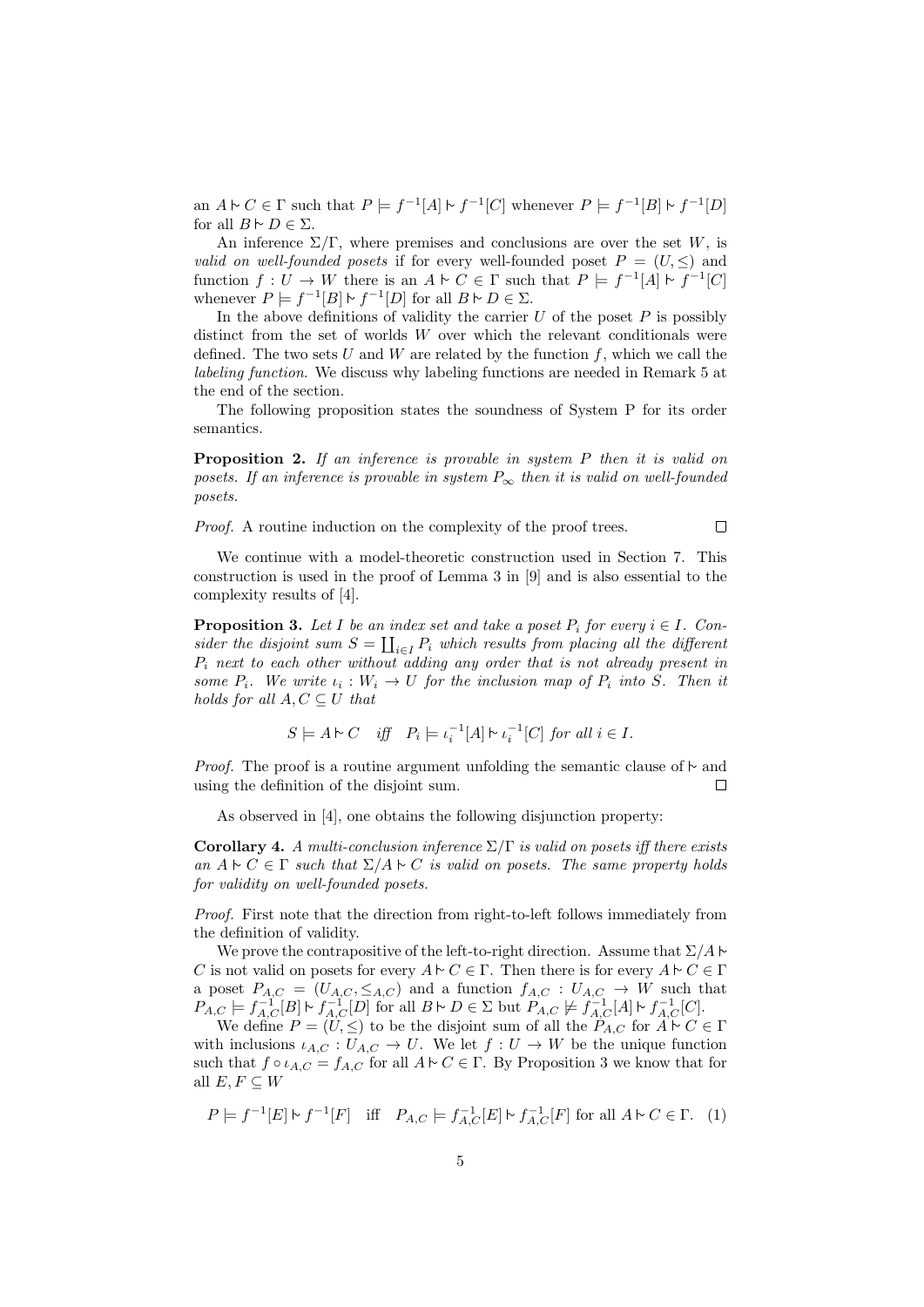We show that  $P$  together with the labeling function  $f$  is a counterexample to the validity of  $\Sigma/\Gamma$  on posets.

That  $P \models f^{-1}[B] \vdash f^{-1}[D]$  for all  $B \vdash D \in \Sigma$  follows from (1) because  $P_{A,C} \models f_{A,C}^{-1}[B] \vdash f_{A,C}^{-1}[D]$  for all  $B \vdash D \in \Sigma$  and  $A \vdash C \in \Gamma$ .

That  $P \not\models f^{-1}[A] \vdash f^{-1}[C]$  for all  $A \vdash C \in \Gamma$  follows from (1) because  $P_{A,C} \not\models f_{A,C}^{-1}[A] \vdash f_{A,C}^{-1}[C]$  for all  $A \vdash C \in \Gamma$ .

The same construction works in the case of well-founded posets because the disjoint sum of well-founded posets is well-founded. г

In the following remark we explain why labeling functions are needed in the definition of validity:

Remark 5. The intuitive notion of validity for an inference with premises and conclusions over a set  $W$  quantifies only over posets with carrier  $W$ . This notion of validity is equivalent to the definition of validity given above when the labeling function is required to be bijective. We sketch an argument showing that this intuitive notion of validity cannot be complete with respect to provability in system P.

We first show that we need to allow for labeling functions that are not surjective. It is easy to see that if  $A \subseteq W$  is not empty, then for every surjective function  $f: U \to W$  and every poset  $(U, \leq)$  the conditional  $f^{-1}[A] \vdash f^{-1}[\emptyset]$ does not hold on  $(U, \leq)$ . Hence, the inference

$$
\frac{A \vdash \emptyset \qquad A \neq \emptyset}{B \vdash D}
$$

is valid for the notion of validity with surjective labeling function. However, this inference is not provable in system P; one can show this using the completeness result of Theorem 19 for the notion of validity with arbitrary labeling functions.

We now argue that we also need to allow for labeling functions that are not injective. An argument for this claim can be found at the end of Section 5.2 on page 193 of [8]. We show here how their reasoning applies to our context. In particular, we provide a multi-conclusion inference that is valid according to the notion of validity with injective labeling functions, but is not provable in system P. Let W be the set  $\{x, y, z\}$ . Consider the following multi-conclusion inference  $\Sigma/\Gamma$  with conditionals over W:

$$
\frac{\{x,y,z\} \vdash \{y,z\}}{\{x\} \vdash \emptyset \qquad \{x,y\} \vdash \{y\}} \qquad \{x,z\} \vdash \{z\}
$$

One can show that this multi-conclusion inference is valid for the notion of validity where the labeling function is required to be injective. It is however not valid for labeling functions that are not injective. This is witnessed by the poset  $P = (U, \leq)$  where U is the set  $\{x_0, x_1, y, z\}$  and  $\leq$  is as follows:

$$
\begin{array}{ccc} x_0 & & x_1 \\ \Big\vert & & \Big\vert \\ y & & z \end{array}
$$

The labeling function  $f: U \to W$  is defined as  $x_0, x_1 \mapsto x, y \mapsto y, z \mapsto z$ . Hence it follows by Corollary 20 that the inference  $\Sigma/\Gamma$  is not provable in system P.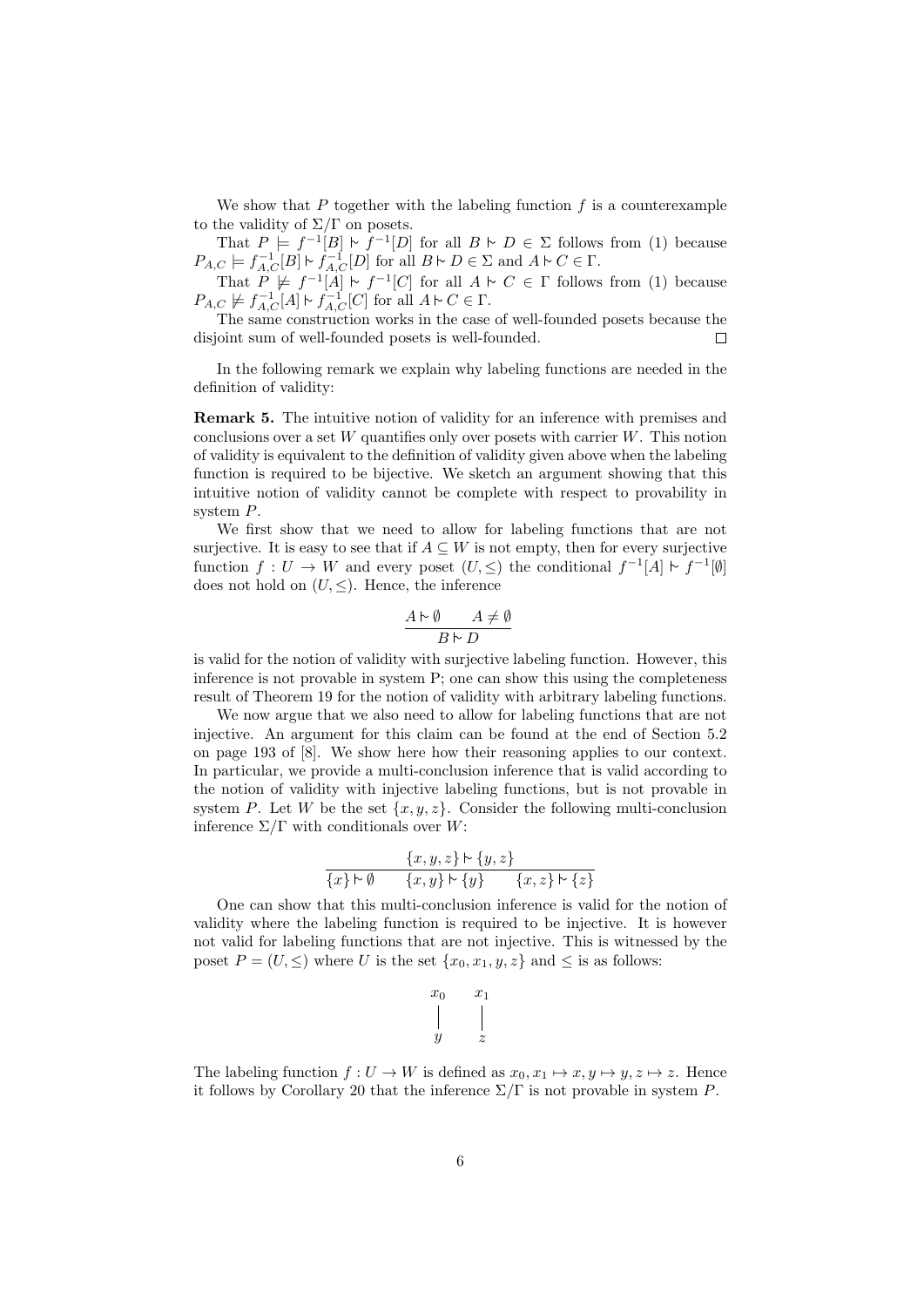One might wonder what rules have to be added to system  $P$  to recover completeness with respect to validity with injective labeling functions. The discussion of the coherence condition in Section II.4.1 of [15] suggests that this requires expressive power that goes beyond the language of conditionals.

# 3 The game

In this section we introduce the semantic games for System P, along with the needed game theoretic notions. We first give the definitions and then provide intuitive explanations and examples.

For every inference  $\Sigma/A \vdash C$  we define two games, the non-well-founded game  $\mathcal{G}_{A,C}^{\Sigma}$  and the well-founded game  $\mathcal{F}_{A,C}^{\Sigma}$ . The difference between  $\mathcal{G}_{A,C}^{\Sigma}$  and  $\mathcal{F}_{A,C}^{\Sigma}$  is that the former is about the validity of the inference  $\Sigma/A \sim C$  on posets and its provability in system  $P$ , whereas the latter is about the validity of the inference on well-founded posets and its provability in the infinitary system  $P_{\infty}$ . The definitions of  $\mathcal{G}_{A,C}^{\Sigma}$  and  $\mathcal{F}_{A,C}^{\Sigma}$  are mostly the same. Thus we simultaneously define both games for a fixed inference  $\Sigma/A \sim C$  and mention the differences between the two games explicitly.

One can consider the game for an inference  $\Sigma/A \sim C$  to be a graph whose nodes are the *positions* in the game and whose edges are the possible *moves*. Additionally every position is labeled with the player, Héloïse or Abélard, who has to move at that position. A concise specification of this graph is given by the following table:

| Pos.   Player   Moves |                                                                                                               |
|-----------------------|---------------------------------------------------------------------------------------------------------------|
|                       | $\mid (R, F) \mid$ Abélard $\mid \{(w, F) \mid w \in R - F\}$                                                 |
|                       | $(w, F)$ Héloïse $\left  \{(B \cap D, F \cup (B - D)) \mid B \vdash D \in \Sigma, w \in B - D\} \cup \right $ |
|                       | $\left[ \{(A-C, F) \mid w \in A \cap C \} \right]$                                                            |

The game contains two types of positions. The first type consists of all pairs of the form  $(R, F) \in \mathcal{P}W \times \mathcal{P}W$ , where W is the set of worlds that contains the antecedents and consequents of all conditionals in the inference  $\Sigma/A \sim C$ . For such a position  $(R, F)$  we call R the *required area* and F the *forbidden area* of the position. The second type of positions consists of all pairs of the form  $(w, F) \in W \times \mathcal{P}W$ . For such a position  $(w, F)$  we call w the world of the position and F its forbidden area.

The positions of the form  $(R, F)$  belong to Abélard, meaning that he moves next if the game is at such a position. He can choose any world  $w \in R - F$  that is in the required area and not in the forbidden area. In this case we say that Abélard plays the move  $w$ . When Abélard chooses the world  $w$  the game moves to the position  $(w, F)$ , where the forbidden area F remains the same.

The positions of the form  $(w, F)$  belong to Héloïse. She can play any premise  $B \vdash D \in \Sigma$  which is such that  $w \in B - D$ . This moves the game to the position  $(B \cap D, F \cup (B - D))$ . In the special case when  $w \in A \cap C$ , where  $A \vdash C$  is the conclusion of the inference  $\Sigma/A \sim C$  that we are playing for, Héloïse has one special move at her disposal which moves the game to the position  $(A - C, F)$ . We call this move  $\star$  and we say that Héloïse plays  $\star$  if she chooses this move.

The position  $(A - C, \emptyset)$  is defined to be the *starting position* of the game.

A play s starting from a position p is a finite sequence  $s = p_0, p_1, \ldots, p_n$  of positions of the game such that  $p_0 = p$  and there is a move from  $p_i$  to  $p_{i+1}$  for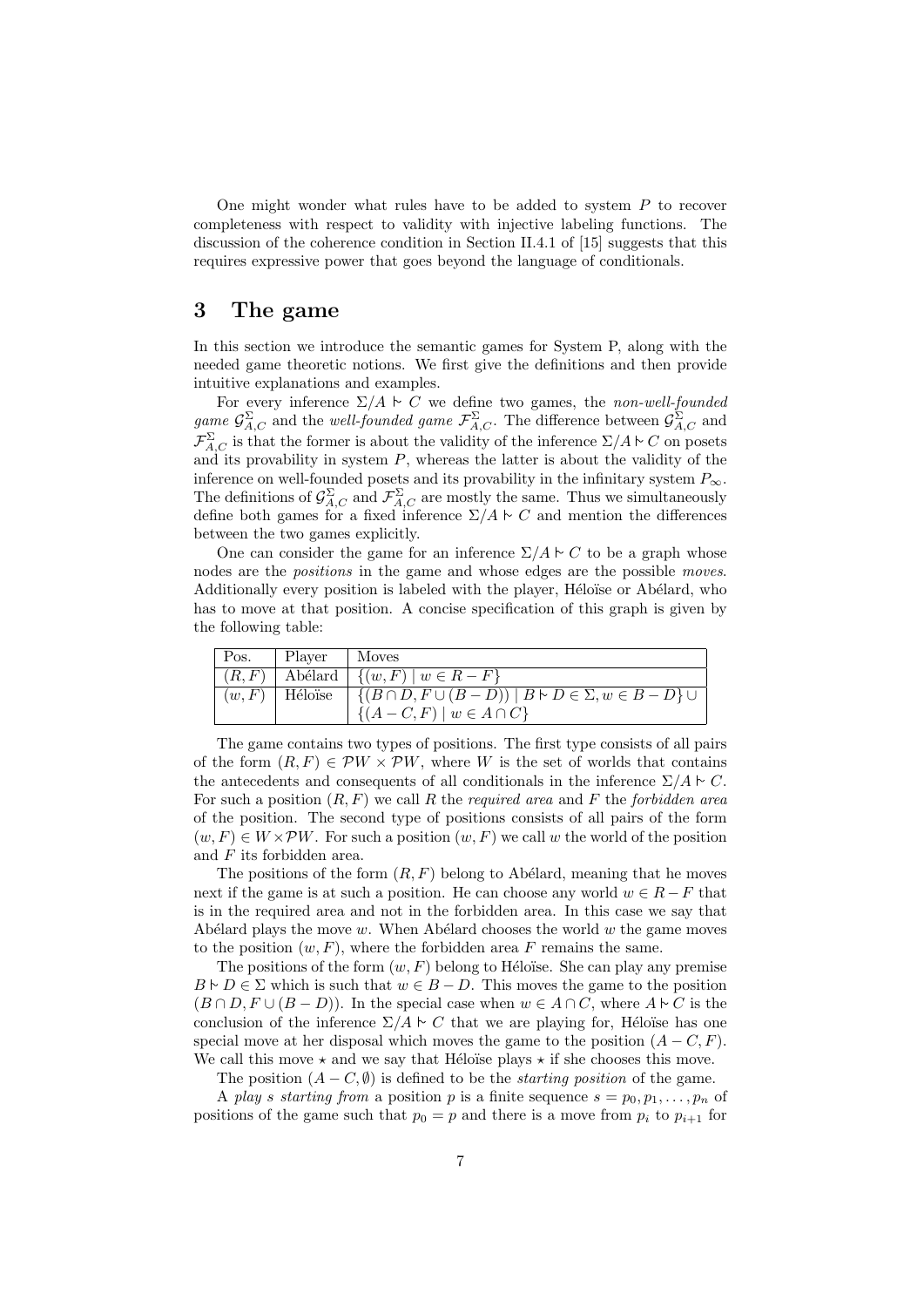every  $i \in \{0, \ldots, n-1\}$ . If we call s a play, without explicitly mentioning the starting position, then  $s$  is is assumed to start from the starting position of the game. For two plays s and t starting from the same position we write  $t \leq s$  if s is an initial segment of t. It is convenient in the setting of this paper to let  $\leq$  be the converse of the initial segment relation, and not the initial segment relation itself. The set of all plays starting from some position is a possibly infinite tree ordered by the converse initial segment relation.

A match starting from a position  $p$  is a maximal, possibly infinite, branch in the tree of all plays starting from  $p$ . If the starting position  $p$  is omitted we again assume it to be the starting position of the game.

Note that a finite match is just a play  $p_0, \ldots, p_n$  such that there is no move in the game leading from  $p_n$  to any other position. A player gets stuck in the finite match  $p_0, \ldots, p_n$  if she or he has to move in the position  $p_n$ . A finite match is won by the player that does not get stuck.

There is no natural way to define the winner of infinite matches. In the game  $\mathcal{G}_{A,C}^{\Sigma}$  the winner of all infinite matches is stipulated to be Abélard. In the game  $\mathcal{F}_{A,C}^{\Sigma}$  the winner of all infinite matches is stipulated to be Héloïse. The winning condition for infinite matches is the only difference between the definitions of  $\mathcal{G}_{A,C}^{\Sigma}$  and  $\mathcal{F}_{A,C}^{\Sigma}$ .

A strategy S for some player starting from position p is a set of plays starting from p such that:

- 1. S is closed under initial segments of plays.
- 2. Whenever a play sp ending in a position p belonging to the player is in  $S$ then there is a unique position q reachable from  $p$  by a move of the player such that spq is also in S.
- 3. Whenever a play sp ending in a position p of the opponent is in S then all plays spq such that there is some move of the opponent from  $p$  to  $q$  are also in S.

If we do not mention the position from which a strategy starts then it should be understood as starting from the starting position of the game.

A strategy for some player starting from some position  $p$  is a recipe which tells the player how to continue playing once the game is in position  $p$ . The second condition above guarantees that the strategy determines one unique move for the player in every match starting from  $p$  in which she or he plays according to the strategy. The third condition guarantees that the strategy covers all possible moves of the opponent.

A strategy  $S$  for some player starting from  $p$  is a subtree of the tree of all plays starting from p. This subtree is somewhat peculiar since all the nodes ending with a position belonging to the player to whom the strategy belongs have only one child. For this reason we define the tree  $T = (L, \leq)$  determined by some strategy S for some player starting from some position to consist of all plays in S that end in a position that belongs to the opponent, ordered by the converse initial segment relation.

One can check that given a strategy  $S$  for Héloïse starting from a position  $p$ and a strategy  $S'$  for Abélard starting from  $p$  there is a unique match starting from  $p$  in which Héloïse plays according to  $S$  and Abélard plays according to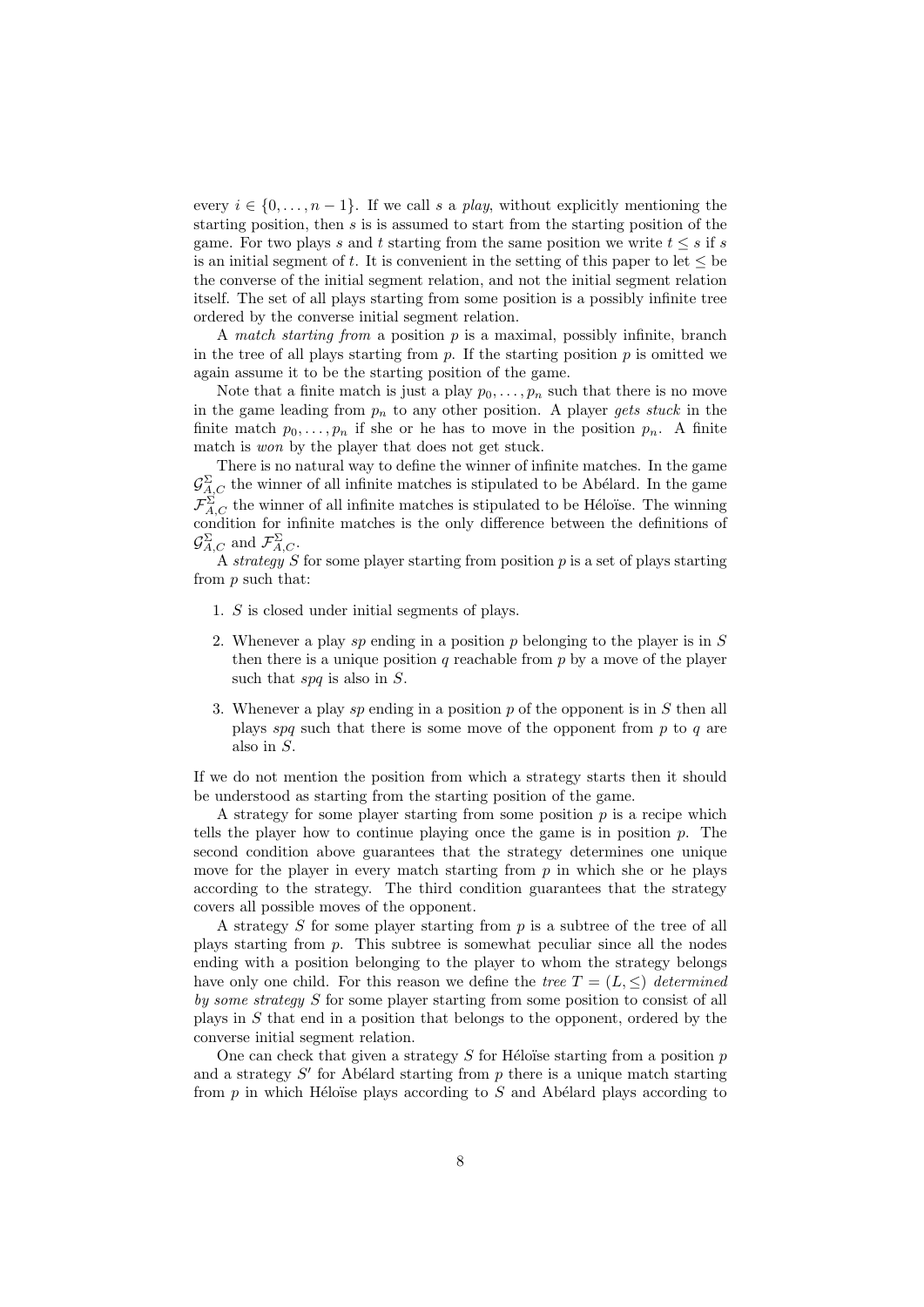$S'$ . This match is the unique branch in the subtree of the tree of all plays that corresponds to the intersection of  $S$  and  $S'$ .

A strategy S for a player starting from  $p$  is a *winning strategy* if, for every strategy  $S'$  for the opponent starting from  $p$ , the unique match in which the player plays according to  $S$  and the opponent plays according to  $S'$  is winning for the player. Less formally, a strategy for some player is winning if the player wins every match in which he or she plays according to the strategy.

An inference  $\Sigma/A \vdash C$  is defined to be valid in the non-well-founded game semantics if Héloïse has a winning strategy in the game  $\mathcal{G}^{\Sigma}_{A,C}$ . The inferences is defined to be valid in the well-founded game semantics if Héloïse has a winning strategy in the game  $\mathcal{F}_{A,C}^{\Sigma}$ .

We make use of the fact that winning strategies for some player starting at a given position can be glued together from winning strategies for that player starting from later positions. Assume the position  $p$  belongs to the player and there is a move from  $p$  to a position  $q$  such that the player has a winning strategy  $S$  starting from  $q$ . Then there is a new winning strategy  $S'$  for the player starting from  $p$  where the player first moves from  $p$  to the position  $q$ and then continues playing according to the winning strategy S. We can do a similar thing if the position  $p$  belongs to the opponent. Assume that for every move of the opponent leading from  $p$  to a position  $q$  there is a winning strategy  $S_q$  for the player starting from q. Then there is a new winning strategy  $S'$  for the player starting from  $p$  where she or he waits for the opponent to move to a position q and from then on uses the winning strategy  $S_q$ .

The games  $\mathcal{G}_{A,C}^{\Sigma}$  and  $\mathcal{F}_{A,C}^{\Sigma}$  enjoy the property of *determinacy*. Determinacy means that for any such game exactly one of the players has a winning strategy. The determinacy of  $\mathcal{G}_{A,C}^{\Sigma}$  and  $\mathcal{F}_{A,C}^{\Sigma}$  follows from the Gale-Stewart Theorem, a proof of which can be found for instance in [14, sec. 3.5].

We now provide an intuitive explanation of the rules of the game. Consider the game  $\mathcal{G}_{A,C}^{\Sigma}$  or  $\mathcal{F}_{A,C}^{\Sigma}$  for an inference  $\Sigma/A \vdash C$ . The conditionals in  $\Sigma$  are accepted by both players in advance. Abélard aims to show that conclusion  $A \vdash C$  does not follow from  $\Sigma$  by giving a counterexample. Héloïse disputes the relevance of the counterexample by forcing Abélard to admit that there is a more relevant world that verifies the conclusion of the inference. To do so she chooses premises in  $\Sigma$  forcing Abélard to come up with further worlds that verify the chosen premises.

The game starts at position  $(A - C, \emptyset)$  which means that in his first move Abélard has to provide a counterexample to the conclusion  $A \sim C$ .

After Abélard has chosen some world w the match is at position  $(w, F)$ . Héloïse can now show that this world is not relevant by finding a premise  $B \triangleright$  $D \in \Sigma$  that is falsified by w. This moves the match to the position  $(B \cap D, F \cup$  $(B - D)$ ). Abélard is now required to come up with a more relevant world that verifies the premise  $B \vdash D$ . Moreover the forbidden area grows such that Abélard is not allowed to choose counterexamples to  $B \vdash D$  anymore.

If Abélard moves to a position  $(w, F)$  such that w verifies the conclusion  $A \vdash C$  then Héloïse can play  $\star$ . This moves the game to  $(A - C, F)$  forcing Abélard to restart with a new counterexample to the conclusion. It now becomes more difficult for Abélard to find the required worlds because the forbidden area  $F$  has grown to include all counterexamples to premises that Héloïse played before.

Let us consider again the dialogue from Example 1 in the introduction.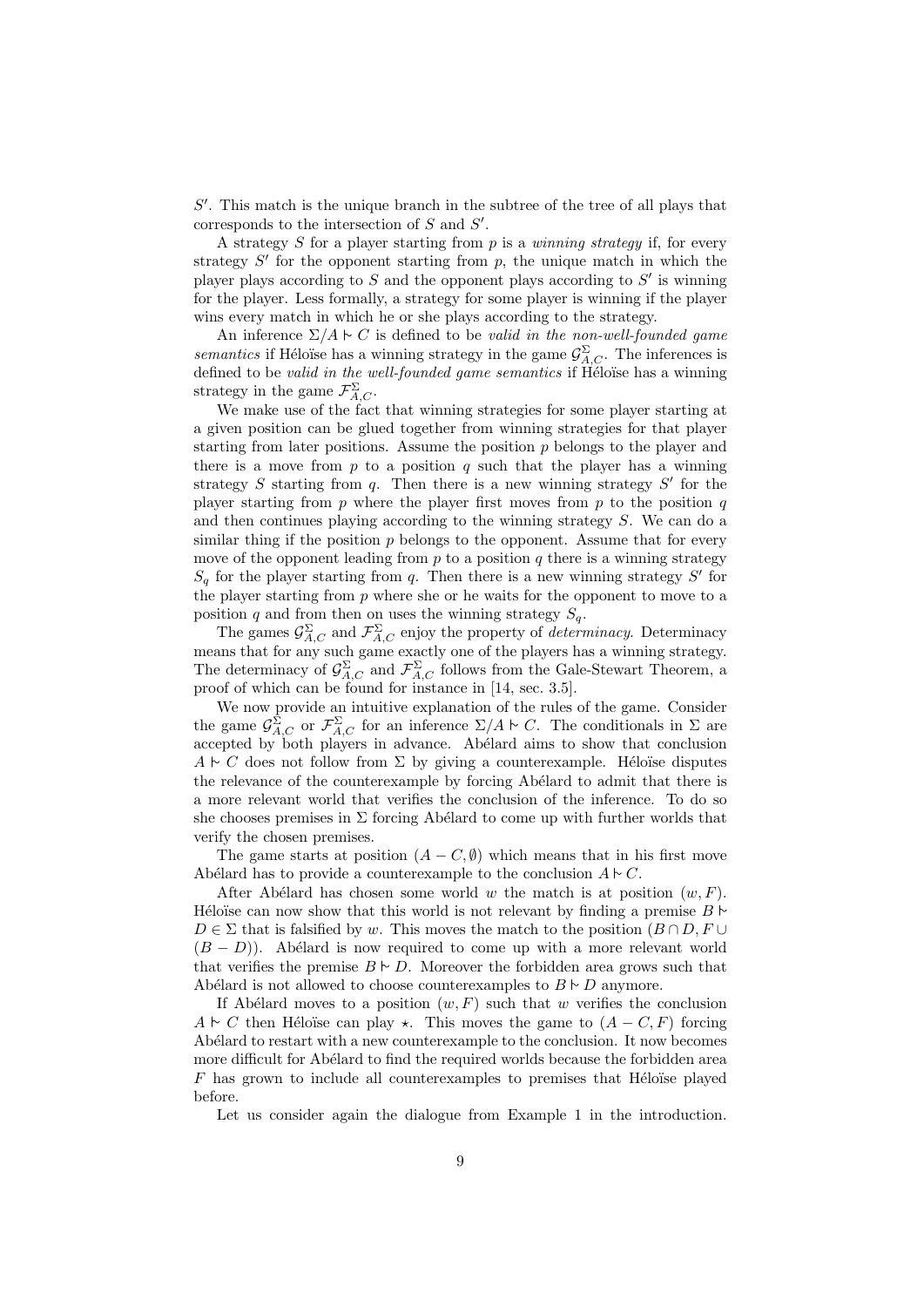Formally this dialogue corresponds to the game for the inference  $B \vdash F/P \vdash F$ such that there are at least two worlds  $p, t \in W$  with  $p, t \in B, p \in P, t \notin P$ ,  $p \notin F$  end  $t \in F$ . The game starts at the position  $(P - F, \emptyset)$ . This means that Abélard has to give a counterexample to the conditional  $P \vdash F$ . He chooses p moving the game to the position  $(p, \emptyset)$ . Héloïse tries to neutralize this alleged counterexample by pointing out that it does not conform to the premise  $B \vdash F$ . So the match moves to the position  $(B \cap F, B - F)$ . Now Abélard has to come up with an object that is more normal than p in that it verifies  $B \vdash F$ . He chooses t moving the game to  $(t, B - F)$ . His counterexample p is thus left intact because t is not in P and hence does not verify  $P \nvdash F$ . Moreover there is no premise that is falsified by  $t$ , which means that Héloïse cannot argue that  $t$ is not normal in some respect. Hence Abélard wins the match.

We now consider two examples of games that belong to more abstract inferences. It is quite helpful to illustrate the dialectics of simple games by means of Venn diagrams.

Example 6. Consider the following cautious cut rule which is part of the axiomatization of System P in [8]:

$$
\frac{A\vdash B\qquad A\cap B\vdash C}{A\vdash C}\;(\text{CCut})
$$

Take  $A, B, C \subseteq W$  to be any subsets of some set of worlds W. Héloïse has a winning strategy in the non-well-founded game for this inference. The strategy can be described as follows. Heloïse's move only depends on the last world  $w$ that Abélard has played. If  $w \in A \cap B^c$  then Héloïse plays the first premise  $A \vdash B$ . If  $w \in A \cap B \cap C^c$  then she replies with the second premise  $A \cap B \vdash C$ . If  $w \in A \cap B \cap C$  then Héloïse replies with  $\star$ . We do not need to specify a reply for the case where  $w \in A^c$  because it can be seen to never arise if Héloïse plays the above strategy. One can check that by playing this strategy Héloïse does not get stuck and no infinite match can arise. Hence it is a winning strategy for Héloïse.

The following classical cut rule is however not valid in general:

$$
\frac{A \vdash B \qquad B \vdash C}{A \vdash C} \text{ (Cut)}
$$

Assuming that there are worlds  $w_0 \in A \cap B \cap C^c$  and  $w_1 \in A^c \cap B \cap C$  we can show that Abélard has a winning strategy in the non-well-founded game for (Cut). In the starting position  $(A - C, \emptyset)$  Abélard plays  $w_0$ . Héloïse can then only reply with the second premise  $B \vdash C$  moving the match to the position  $(B \cap C, B - C)$ . Then Abélard picks  $w_1$  and Héloïse gets stuck. Note that the absence of A in the antecedent of the second premise is crucial, since it allows Abélard to escape to a world not in  $A$ .

Example 7. This last example demonstrates the difference between the nonwell-founded and the well-founded game. Consider the following inference where  $A_i$  for all  $i \in I$  and C are subsets of any set of worlds W:

$$
\frac{A_i \triangleright C \quad \text{for all } i \in I}{\bigcup \{A_i \mid i \in I\} \triangleright C} \text{ (Or}^{\infty})
$$

Héloïse has a winning strategy in the well-founded game for this inference. Whenever Abélard has chosen a world in  $A_i$  for some  $i \in I$  then Héloïse plays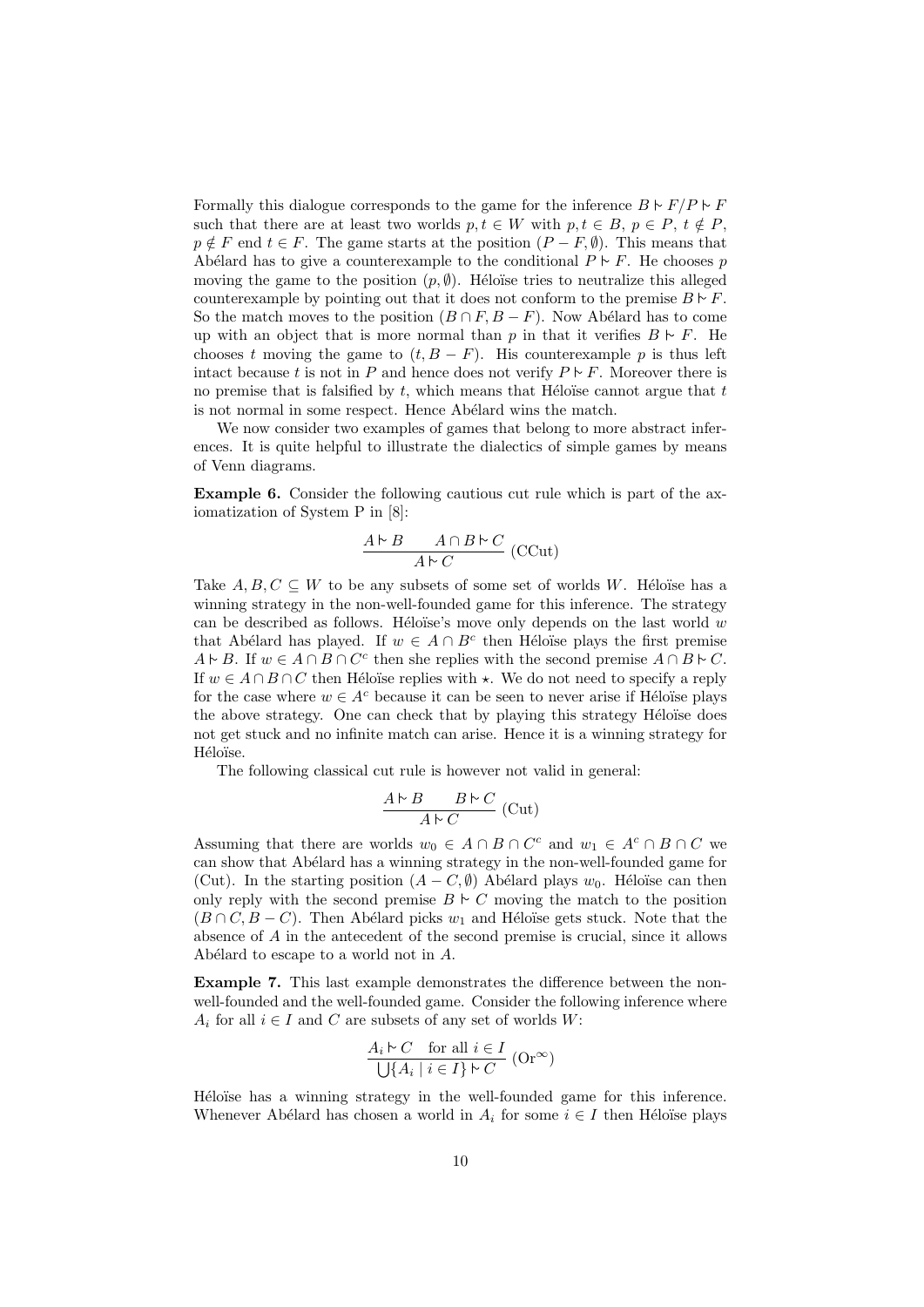the premise  $A_i \rightharpoonup C$ . It is guaranteed that all worlds picked by Abélard are in  $A_i$ for some  $i \in I$ . This holds at the beginning of the match because the required area of the starting position is  $\bigcup \{A_i \mid i \in I\}$ . It remains true later because after Héloïse has played  $A_i \nightharpoonup C$  Abélard needs to pick a world in  $A_i \cap C$  and after she has played  $\star$  Abélard needs to pick a world in  $\bigcup \{A_i \mid i \in I\} - C$ . Playing this strategy Héloïse never gets stuck. So this is a winning strategy for her in the well-founded game for the inference because by definition she wins all infinite matches.

Héloïse does not necessarily have a winning strategy in the non-well-founded game associated to  $(Or^{\infty})$ . To see this consider the following instance of the rule over the set  $W = \omega \cup {\infty}$  where  $\omega$  is the set of all natural numbers and  $\infty$  is distinct from all elements in  $\omega$ :

$$
\frac{\{n,\infty\} \upharpoonright \{\infty\} \quad \text{for all } n \in \omega}{\omega \cup \{\infty\} \upharpoonright \{\infty\}}
$$

Abélard has a winning strategy in this game because he can enforce an infinite match. If the required area equals  $\omega$  then Abélard picks the smallest  $n \in \omega$ that is not in the forbidden area. Such a world exists because the forbidden area is the finite set containing all k such that Héloïse has played  $\{k, \infty\} \upharpoonright \{\infty\}$ before. If the required area is  $\{\infty\}$  then Abélard plays  $\infty$  which is never in the forbidden area. In this way Abélard never gets stuck because he has a move for all of his positions. In the starting position and after Héloïse has played  $\star$  the required area is  $\omega$ . After Héloïse has played one of the premises the required area is  $\{\infty\}$ . A match played according to this strategy is either infinite or a match where Héloïse gets stuck. So it is a winning strategy for Abélard in the non-well-founded game.

### 4 Abélard orders

In this section we show that a winning strategy for Abélard in the game for some inference yields a countermodel to the inference in the order semantics.

**Proposition 8.** If Abélard has a winning strategy in  $\mathcal{G}_{A,C}^{\Sigma}$  then the inference  $\Sigma/A \triangleright C$  is not valid on posets. If Abélard has a winning strategy in  $\mathcal{F}_{A,C}^{\Sigma}$  then the inference  $\Sigma/A \triangleright C$  is not valid on well-founded posets.

*Proof.* Assume that Abélard has a winning strategy in  $\mathcal{G}_{A,C}^{\Sigma}$ . We show that the tree  $T = (L, \leq)$  determined by Abélard's winning strategy is a countermodel to the validity of the inference  $\Sigma/A \vdash C$ . The labeling function  $f: L \to W$  is defined to map a play  $s,(w, F)$  ending with a position  $(w, F)$  for Héloïse to the world  $w \in W$  previously picked by Abélard.

We have to show that  $T \models f^{-1}[B] \vdash f^{-1}[D]$  for all  $B \vdash D \in \Sigma$  and that  $T \not\models f^{-1}[A] \vdash f^{-1}[C]$ . To show the former take any  $B \vdash D \in \Sigma$  and consider  $s \in L$  such that  $s \in f^{-1}[B]$ . We must find a  $t \leq s$  such  $t \in f^{-1}[B]$  and for all  $u \leq t$  with  $u \in f^{-1}[B]$  it holds that  $u \in f^{-1}[D]$ . We distinguish cases on whether  $s \in f^{-1}[D]$ .

First assume that  $s \notin f^{-1}[D]$ . Let  $w = f(s)$  be the world from the last position  $(w, F)$  in the play s. Because  $s \in f^{-1}[B]$  and by assumption  $s \notin f^{-1}[D]$ it follows that  $w \in B - D$ . Then Héloïse can play the premise  $B \vdash D$  moving the game to the position  $(B \cap D, F \cup (B - D))$ . Abélard replies with some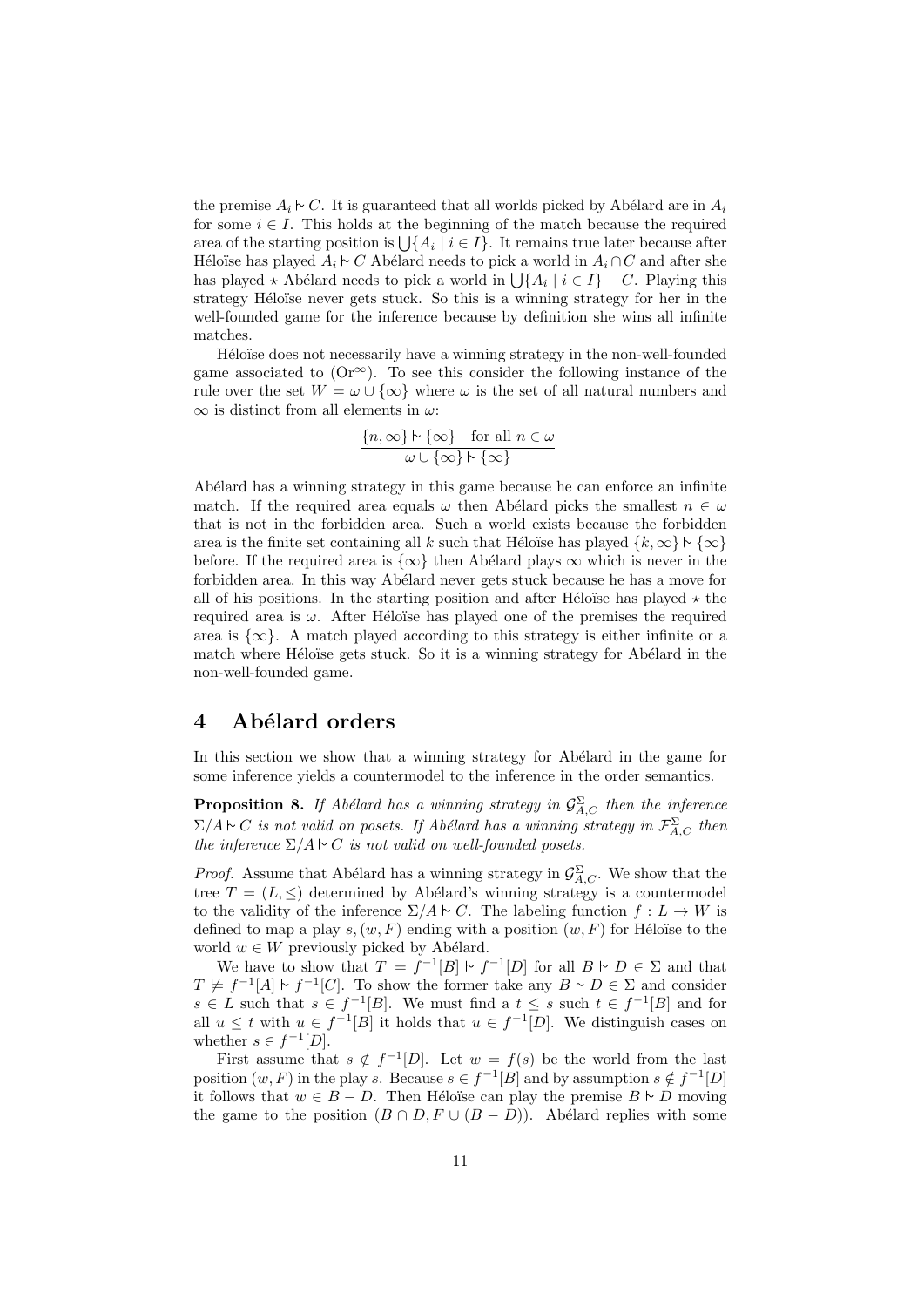world  $v \in B \cap D$  moving to the position  $(v, F \cup (B - D))$ . This gives a play  $t = s,(B \cap D, F \cup (B - D)),(v, F \cup (B - D))$  which is in L because the last position is a position for Héloïse. It is the case that  $t \in f^{-1}[B]$  because  $f(t) = v$ . It remains to be shown that for any  $u \leq t$ , if  $u \in f^{-1}[B]$  then  $u \in f^{-1}[D]$ . Take any such u whose last position is  $(f(u), F')$ . Since  $u \leq t$ , the position  $(f(u), F')$ either occurs later in the match than  $(v, F \cup (B - D))$  or it is equal to it. Since in a match the forbidden area never decreases, we have that  $F \cup (B - D) \subseteq F'$ , and therefore  $B - D \subseteq F'$ . Because Abélard picked  $f(u)$  when the forbidden area was F' it follows that  $f(u) \notin F'$  and thus  $f(u) \notin B - D$ . Hence if  $u \in f^{-1}[B]$ then also  $u \in f^{-1}[D]$ .

Consider now the case when  $s \in f^{-1}[D]$ . We distinguish two further cases. If  $r \in f^{-1}[D]$  for all  $r \leq s$  with  $r \in f^{-1}[B]$  then we can take s to be the witnessing  $t$  to satisfy the semantic clause. If on the other hand there is some  $r \leq s$  with  $r \in f^{-1}[B]$  but  $r \notin f^{-1}[D]$  then we can run the argument from the previous paragraph with r for s to find the witnessing  $t \leq r \leq s$  such that  $t \in f^{-1}[B]$  and for all  $u \leq t$  if  $u \in f^{-1}[B]$  then  $u \in f^{-1}[D]$ .

It remains to be shown that  $T \not\models f^{-1}[A] \vdash f^{-1}[C]$ . We must find an  $s \in$  $f^{-1}[A]$  such that for every  $t \leq s$  with  $t \in f^{-1}[A]$  there exists a  $u \leq t$  with  $u \in f^{-1}[A]$  but  $u \notin f^{-1}[C]$ . First note that  $f^{-1}[A] \neq \emptyset$ , otherwise Abélard would get stuck in the initial position  $(A - C, \emptyset)$ . Consider then any  $s \in f^{-1}[A]$ . Take an arbitrary  $t \leq s$  such that  $t \in f^{-1}[A]$ . If  $t \notin f^{-1}[C]$  then we can take  $u = t$ . If  $t \in f^{-1}[C]$  then t ends with the position  $(v, F)$  where  $v \in A \cap C$ . Héloïse can reply to this position with  $\star$ , to which Abélard's winning strategy must supply a world  $z \in A - C$ . This moves the game to a position  $(z, F)$ , and hence we have a play  $u \leq t$  ending with position  $(z, F)$ . Thus  $f(u) \in A - C$ , and so  $u \in f^{-1}[A]$  but  $u \notin f^{-1}[C]$ .  $\Box$ 

**Example 9.** Consider the following instance of  $(\text{Or}^{\infty})$  from Example 7:

$$
\frac{\{n,\infty\} \upharpoonright \{\infty\} \quad \text{for all } n \in \omega}{\omega \cup \{\infty\} \upharpoonright \{\infty\}}
$$

In Example 7 we show that Abélard has a winning strategy in the non-wellfounded game for this inference. The construction from the proof of Proposition 8 transforms this winning strategy into a non-well-founded poset that is a counterexample to the inference above. This poset is displayed in Figure 2.

The converse of Proposition 8 is a consequence of Theorems 17 and 19. One could also show it by a direct proof. The idea is that Abélard obtains a winning strategy in the game for some inference by moving downwards in a poset that is a counterexample to the inference.

#### 5 Héloïse proves

In this section we prove that if Héloïse has a winning strategy in the game for some inference then the inference is provable in System P. An intermediate step of the proof is to show the existence of a witnessing set for the inference, which is defined as follows:

**Definition 10.** Let  $\Gamma$  be a set of conditionals. The abnormality area  $U(\Gamma) \subseteq W$ of  $\Gamma$  is defined as:

$$
U(\Gamma) = \bigcup \{ B - D \mid B \vdash D \in \Gamma \}.
$$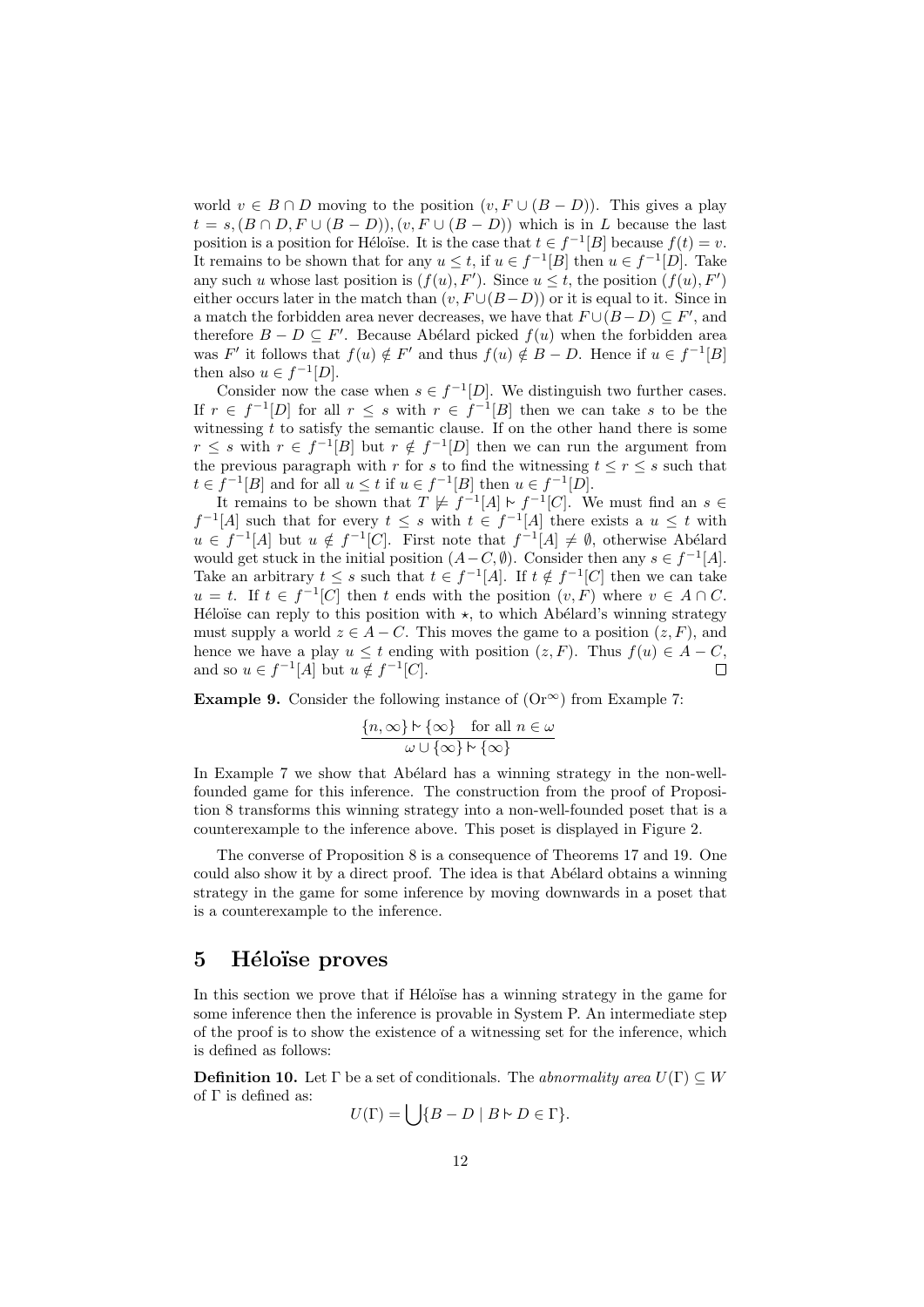```
(1, \emptyset)\Big|\left\{1,\infty\right\}\vdash \left\{\infty\right\}\Big|(\infty, \{1\})\vert \star(2,\{1\})\left\{2,\infty\right\} \stackrel{\sim}{\sim} \{\infty\}(\infty,\{1,2\})\star(3,\{1,2\})\overline{\phantom{a}}.
               .
               .
```
Figure 2: Counterexample to  $(Or^{\infty})$ 

The set  $\Gamma$  is a *witnessing set* for an inference  $\Sigma/A \vdash C$  if  $\Gamma \subseteq \Sigma$  and the following conditions are satisfied:

- 1.  $A \subseteq C \cup U(\Gamma)$ .
- 2.  $B \cap D \subseteq (A \cap C) \cup U(\Gamma)$  for all  $B \vdash D \in \Gamma$ .

**Proposition 11.** If Héloïse has a winning strategy in the game  $\mathcal{F}_{A,C}^{\Sigma}$  then the inference  $\Sigma/A \sim C$  has a witnessing set.

*Proof.* Assume that Héloïse has a winning strategy in the game  $\mathcal{F}_{A,C}^{\Sigma}$ . We define the witnessing set  $\Gamma \subseteq \Sigma$  as the set of all premises that Héloïse uses in some match played according to her winning strategy. We check that the two conditions from Definition 10 are satisfied.

For the first condition consider any  $w \in A$ . If  $w \in C \subset C \cup U(\Gamma)$  we are done. So we can assume that  $w \notin C$ . Since the game starts in position  $(A - C, \emptyset)$  Abélard can then move to  $(w, \emptyset)$  in his first move. Héloïse's winning strategy provides her with a reply to this move. The reply cannot be  $\star$  because  $w \notin A \cap C$ . Hence she replies with a premise  $B \vdash D \in \Gamma$  from which it follows that  $w \in B - D \subseteq U(\Gamma) \subseteq C \cup U(\Gamma)$ .

For the second condition consider any  $B \vdash D \in \Gamma$ . By definition of  $\Gamma$  there is a match played according to Héloïse's winning strategy in which she plays the premise  $B \vdash D$ . This moves the match to a position of the form  $(B \cap D, F)$ , where  $F \subseteq U(\Gamma)$ , because the forbidden area F at a position is the union of the  $B' - D'$  of all the premises  $B' \vdash D'$  that Héloïse has played so far in the match. Now consider a  $w \in B \cap D$  and distinguish cases on whether  $w \in F$ . If  $w \in F$  then also  $w \in U(\Gamma)$ . Otherwise Abélard can reply with w at the position  $(B \cap D, F)$ . Héloïse's winning strategy provides her with a reply to this move. If she plays  $\star$  then  $w \in A \cap C$ . If she plays a premise  $B \vdash D \in \Gamma$  then  $w \in B - D \subseteq U(\Gamma)$ .  $\Box$ 

There is also a short direct proof of the converse of Proposition 11. We do not give it here because the converse also follows from Theorem 17.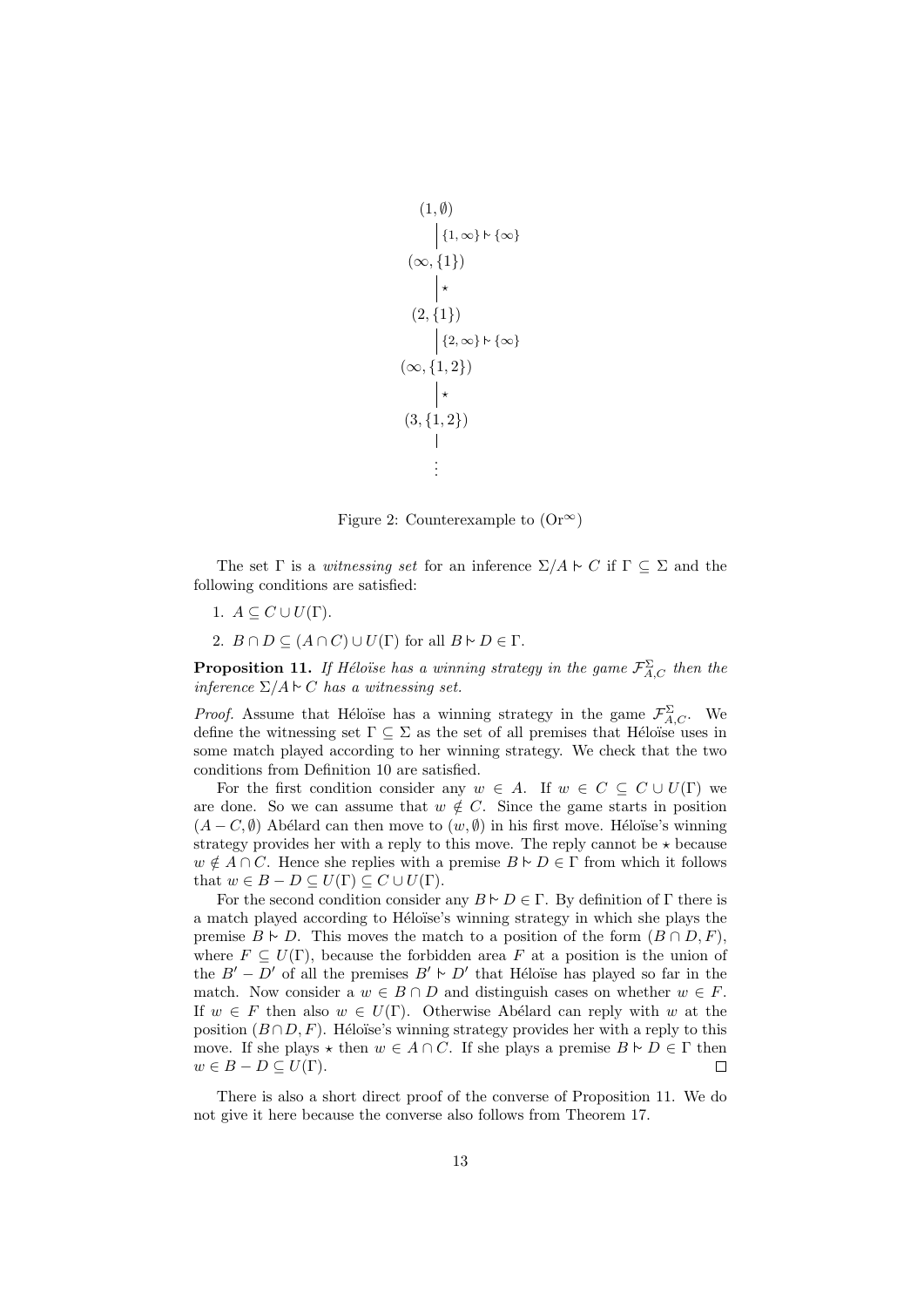We now show how one can obtain a formal proof of an inference in System P from a witnessing set for this inference.

**Proposition 12.** If the inference  $\Sigma/A \sim C$  has a witnessing set then it is provable in system  $P_{\infty}$ . If the inference  $\Sigma/A \sim C$  has a finite witnessing set then it is provable in system P.

*Proof.* We first show that a witnessing set yields a proof in system  $P_{\infty}$ . Thus assume that there is a witnessing set  $\Gamma \subseteq \Sigma$  for the inference  $\Sigma/A \vdash C$ . We index the elements in  $\Gamma$  such that  $\Gamma = \{B_i \vdash D_i \mid i \in I\} \subseteq \Sigma$  for some set I. That  $\Gamma$  is a witnessing set means that:

- 1.  $A \subseteq C \cup U(\Gamma)$ .
- 2.  $B_i \cap D_i \subseteq (A \cap C) \cup U(\Gamma)$  for all  $i \in I$ .

We need two consequences of these inclusions.

The first consequence is

$$
\bigcup_{i \in I} B_i \cap \bigcap_{i \in I} \left( B_i^c \cup D_i \right) \subseteq A \cap C. \tag{2}
$$

To see this pick any  $w \in \bigcup_{i \in I} B_i \cap \bigcap_{i \in I} (B_i^c \cup D_i)$ . Since  $w \in \bigcup_{i \in I} B_i$  there exists an  $j \in I$  such that  $w \in B_j$ . Then also  $w \in D_j$  because  $w \in \bigcap_{i \in I} (B_i^c \cup D_i)$ and hence  $w \in B_j^c \cup D_j$ . Thus  $w \in B_j \cap D_j \subseteq (A \cap C) \cup U(\Gamma)$  by condition 2. It follows that  $w \in A \cap C$  because  $w \in \bigcap_{i \in I} (B_i^c \cup D_i) = U(\Gamma)^c$ .

The second consequence is

$$
\left(C \cup \bigcup_{i \in I} B_i\right) \cap A = A. \tag{3}
$$

The ⊆-inclusion is obvious. For the other inclusion we need that  $A \subseteq C \cup$  $\bigcup_{i\in I} B_i$ . This holds because condition 1 is that  $A \subseteq C \cup U(\Gamma)$  and one can verify that  $U(\Gamma) \subseteq \bigcup_{i \in I} B_i$ .

We now construct the proof of  $\Sigma/A \vdash C$ . For every  $j \in I$  we have the following proof:

$$
\frac{B_j \rhd D_j}{B_j \rhd B_j^c \cup D_j} \text{(RW)} \quad \frac{\overline{\bigcup_{i \in I} B_i \cap B_j^c \rhd \bigcup_{i \in I} B_i \cap B_j^c}}{\bigcup_{i \in I} B_i \cap B_j^c \rhd B_j^c \cup D_j} \text{(RW)} \\
\frac{B_j \rhd B_j^c \cup D_j}{\bigcup_{i \in I} B_i \cap B_j^c \big) \rhd B_j^c \cup D_j} \text{(Or)}
$$

One can check that  $B_j \cup (\bigcup_{i \in I} B_i \cap B_j^c) = \bigcup_{i \in I} B_i$ . So we have for every  $j \in I$ a proof of  $\bigcup_{i\in I} B_i \rightharpoonup B_j^c \cup D_j$  from premises in  $\Sigma$ . We continue as follows:

$$
\frac{\left\{\bigcup_{i\in I} B_i \vdash B_i \vdash B_j^c \cup D_j \mid j \in I\right\}}{\bigcup_{i\in I} B_i \vdash \bigcup_{i\in I} B_i \vdash \bigcap_{j\in I} (B_j^c \cup D_j)\right\}} (And^{\infty})
$$
\n
$$
\frac{\bigcup_{i\in I} B_i \vdash \bigcup_{i\in I} B_i \vdash \bigcap_{j\in I} (B_j^c \cup D_j)\big)}{\bigcup_{i\in I} B_i \vdash A \cap C} (RW)
$$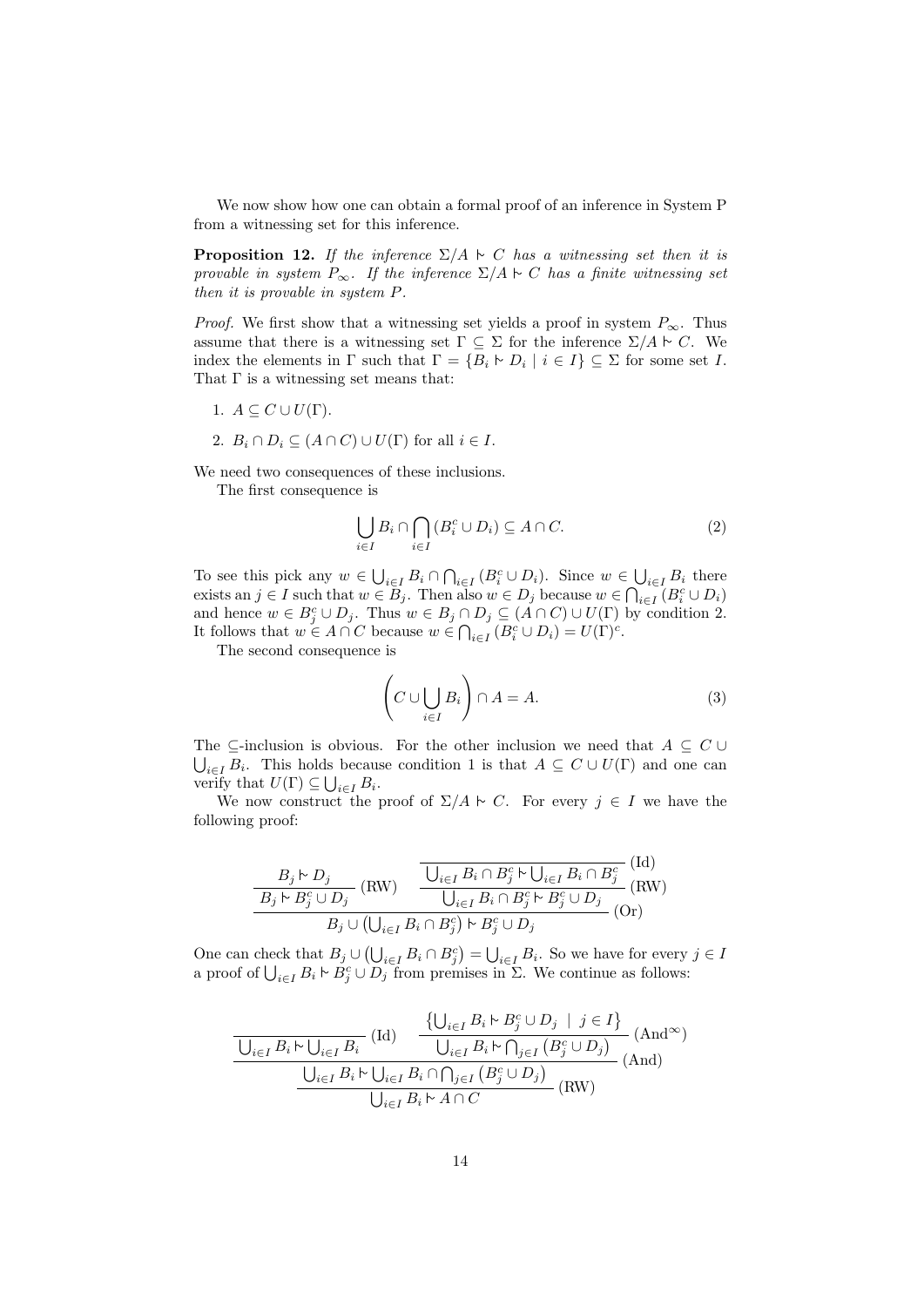The last application of (RW) is possible because of (2). We use this proof twice to continue as follows:

$$
\frac{\frac{U_{i\in I}B_i \rhd A \cap C}{C \cap A \rhd C \cap A} \text{(Id)}}{\frac{C \cap A \rhd C \cap A}{C \cap A \rhd C} \text{(RW)}} \frac{\frac{U_{i\in I}B_i \rhd A \cap C}{U_{i\in I}B_i \rhd A} \text{(RW)}}{\frac{U_{i\in I}B_i \cap A \rhd C}{U_{i\in I}B_i \cap A \rhd C} \text{(CM)}} \text{(CM)}}{\frac{U_{i\in I}B_i \cap A \rhd C}{C \cap A \rhd C}}
$$

In the last application of (Or) we use the distributivity of  $\cap$  over  $\cup$ . By (3) we now have a proof of  $A \vdash C$  from premises in Σ.

The same construction can be used to show the second claim. If  $\Sigma$  is finite then so is the index set I, which allows us to replace the application of  $(And^{\infty})$ above by a finite chain of applications of (And).  $\Box$ 

Example 13. Consider again the following cautious cut rule:

$$
\frac{A \triangleright B \qquad A \cap B \triangleright C}{A \triangleright C} \text{ (CCut)}
$$

Using Propositions 11 and 12 we can construct a proof of  $(CCut)$  in system  $P$ from the winning strategy of Example 6. Both premises  $A \vdash C$  and  $A \land B \vdash C$ are played by Héloïse in some match according to this winning strategy. From the proof of Proposition 11 it follows that together they are a witnessing set for the inference (CCut). We can apply the proof of Proposition 12 to this witnessing set to obtain a proof of the inference in system  $P$ . After deleting some obvious redundancies we obtain a proof of (CCut) starting as follows:

$$
\frac{A \cap B \cap C}{A \cap B \cap (A \cap B)^c \cup C} \text{(RW)} \quad \frac{\overline{A \cap (A \cap B)^c \cap A \cap (A \cap B)^c}}{A \cap (A \cap B)^c \cap (A \cap B)^c \cup C} \text{(RW)}\nA \cap (A \cap B)^c \cup C} \text{(RV)}
$$

 $(T,1)$ 

The above is the rightmost leaf of the following continuation:

$$
\frac{A \nvdash B}{A \nvdash A^c \cup B} (\text{RW}) \qquad A \nvdash (A \cap B)^c \cup C
$$
\n
$$
\frac{A \nvdash A^c \cup B}{A \nvdash (A^c \cup B) \cap ((A \cap B)^c \cup C)} (\text{And})
$$
\n
$$
\frac{A \nvdash A \cap (A^c \cup B) \cap ((A \cap B)^c \cup C)}{A \nvdash C} (\text{RW})
$$

The converse of Proposition 12 can be shown by an induction on the complexity of the proof tree of an inference. It also follows from Theorems 17 and 19.

#### 6 Compactness

In this section we show that the semantics of the non-well-founded games is compact. For this we need the following notion: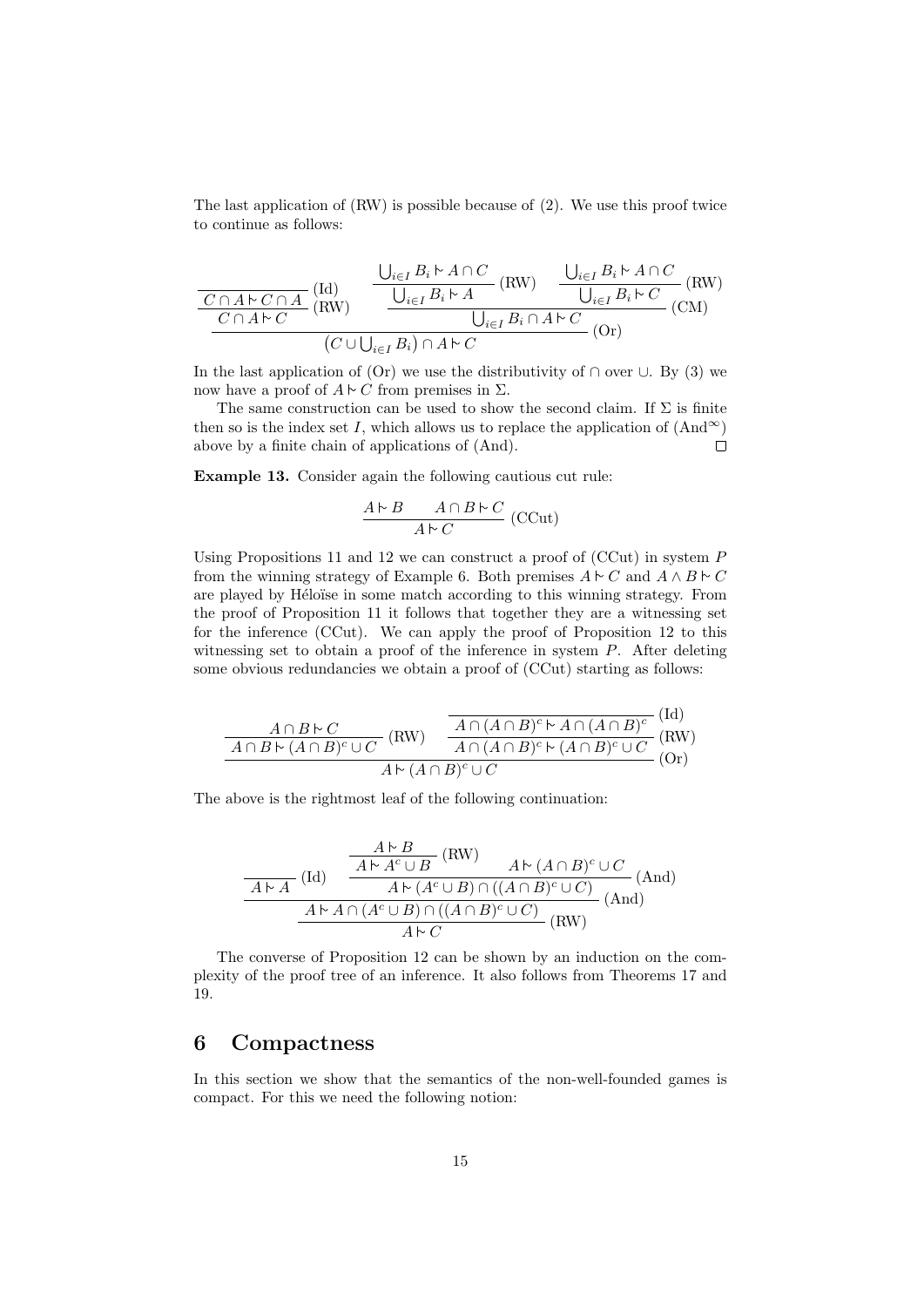**Definition 14.** A subalgebra  $\mathfrak A$  of  $\mathcal{P}W$  is compact if for all elements A of  $\mathfrak A$ and sets of elements B of  $\mathfrak A$  such that  $A \subseteq \bigcup \mathcal B$  there is a finite  $\mathcal B' \subseteq \mathcal B$  such that  $A \subseteq \bigcup \mathcal{B}'$ .

Compact subalgebras arise naturally when working with conditionals over formulas in propositional logic. The subalgebra of all sets of maximal consistent sets of formulas containing a given formula is a compact subalgebra of the powerset algebra over the set of all maximal consistent sets of formulas.

**Theorem 15.** Let  $\mathfrak{A}$  be a compact subalgebra of  $\mathcal{P}W$ . If  $\Sigma \cup \{A \vdash C\} \subseteq \{B \vdash \emptyset\}$  $D \mid B, D \in \mathfrak{A}\}$  and Héloïse has a winning strategy in  $\mathcal{G}^{\Sigma}_{A,C}$  then there is a finite  $\Sigma' \subseteq \Sigma$  such that Héloïse has a winning strategy in  $\mathcal{G}_{A,C}^{\Sigma'}$ .

*Proof.* We consider the tree  $T = (L, \leq)$  determined by the winning strategy of Héloïse in  $\mathcal{G}_{A,C}^{\Sigma}$  starting from the position  $(A - C, \emptyset)$ . Let  $\langle$  on L be the strict version of the converse initial segment relation  $\leq$  meaning that  $t < s$  if  $t \leq s$ and not  $s \leq t$ . The relation  $\lt$  on L is well-founded. If this was not the case then there would be an infinite match in  $T$  contradicting the claim that  $T$  is the tree of a winning strategy for Héloïse in the game  $\mathcal{G}^{\Sigma}_{A,C}$ .

The proof is an induction on the well-founded relation  $\lt$ . This means that we show a claim about all elements of  $L$  by showing that the claim holds for some  $s \in L$  whenever the claim holds for all  $t \in L$  with  $t < s$ . The claim which we show by induction is that Héloïse has a winning strategy in the game  $\mathcal{G}_{A,C}^{\Gamma}$ for a finite  $\Gamma \subseteq \Sigma$  starting from the position  $(R, F)$ , where  $(R, F)$  is the last position in the play s and  $R, F \in \mathfrak{A}$ . The statement of the theorem then follows from taking s to be the play consisting just of the starting position  $(A - C, \emptyset)$ of the game  $\mathcal{G}_{A,C}^{\Sigma}$ .

So suppose we have a play  $s \in L$  with last position  $(R, F)$  where  $R, F \in \mathfrak{A}$ such that the claim holds for all  $t < s$ . From the position  $(R, F)$  Abélard can move to any position  $(w, F)$  where  $w \in R - F$ . Héloïse's winning strategy provides a reply  $r_w \in \Sigma \cup \{ \star \}$  for any such  $w \in R - F$ . After the reply  $r_w$  the game moves to the position  $p_w$  such that

$$
p_w = \begin{cases} (B \cap D, F \cup (B - D)) & \text{if } r_w = B \vdash D \in \Sigma, \\ (A - C, F) & \text{if } r_w = \star. \end{cases}
$$

For every  $w \in R - F$  we thus obtain a new play  $t_w = s, (w, F), p_w \in L$  to which the induction hypothesis applies because  $t_w < s$ . This means that for every  $w \in R - F$  there is a finite  $\Gamma_w \subseteq \Sigma$  such that Héloïse has a winning strategy for the game  $\mathcal{G}_{A,C}^{\Gamma_w}$  starting from the position  $p_w$ .

We define the area  $K_w$  for any  $w \in R - F$  such that  $K_w = B - D$  if  $r_w = B \vdash D$  and  $K_w = A \cap C$  if  $r_w = \star$ . By the rules of game we have that  $w \in K_w$  for every  $w \in R - F$ . Thus we obtain the covering

$$
R - F \subseteq \bigcup \{ K_w \mid w \in R - F \}.
$$

Since all the involved propositions are in  $\mathfrak A$  it follows by compactness of  $\mathfrak A$  that there is a finite subcover

$$
R - F \subseteq \bigcup \{ K_v \mid v \in V \},\tag{4}
$$

where  $V \subseteq R - F$  is a finite set.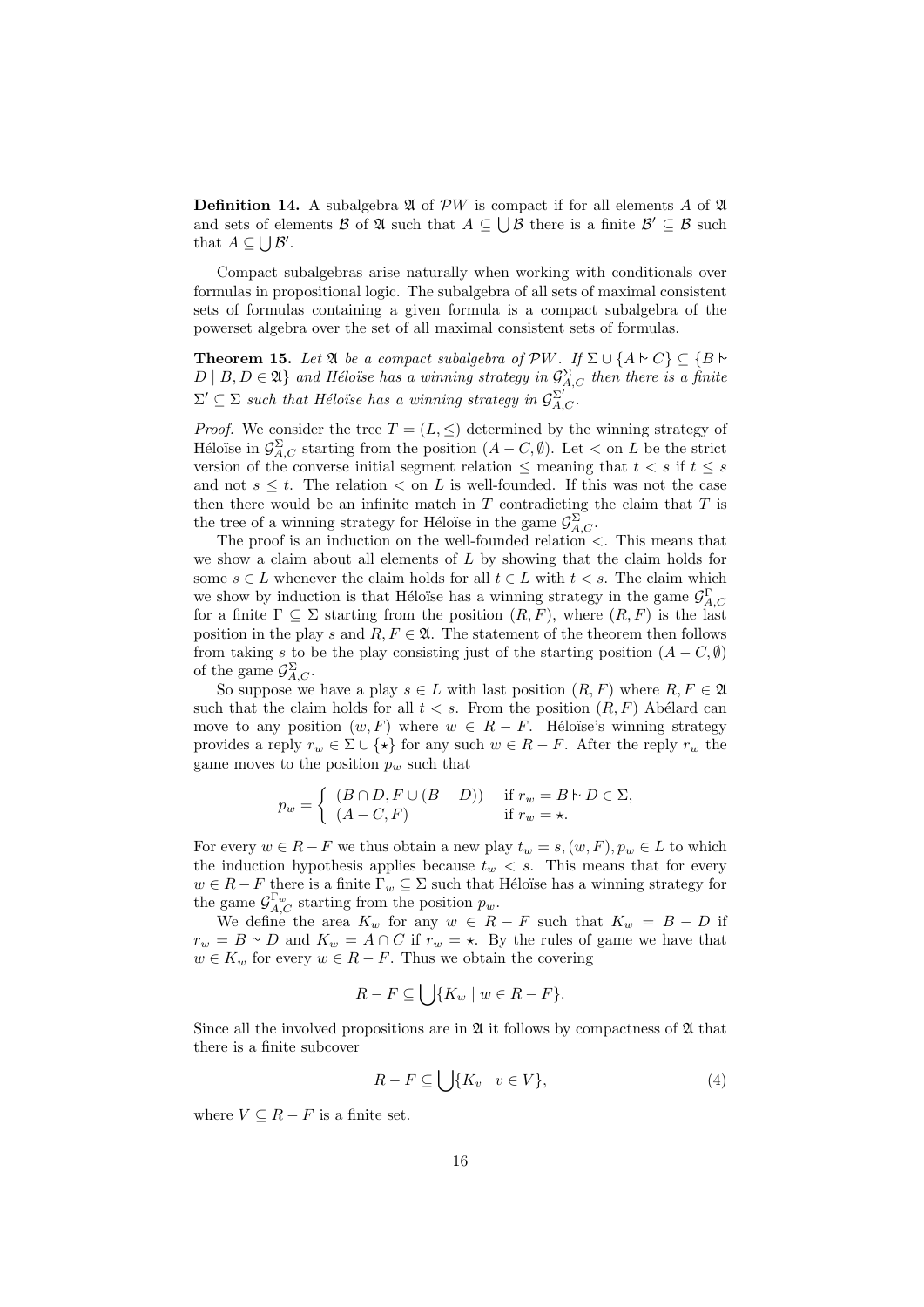Define the set

$$
\Gamma = \bigcup_{v \in V} \Gamma_v \cup \{ B \vdash D \mid B \vdash D = r_v \text{ for some } v \in V \}.
$$

The set  $\Gamma \subseteq \Sigma$  is finite because  $\Gamma_v$  is finite for every  $v \in V$  and V is finite. Note that Héloïse's winning strategy starting from position  $p_v$  in  $\mathcal{G}_{A,C}^{\Gamma_v}$  is also a winning strategy starting from  $p_v$  in the game  $\mathcal{G}_{A,C}^{\Gamma}$ , since  $\Gamma_v \subseteq \Gamma$  and so any move available to her in  $\mathcal{G}_{A,C}^{\Gamma_v}$  is also available to her in  $\mathcal{G}_{A,C}^{\Gamma}$ .

We show that Héloïse has a winning strategy in the game  $\mathcal{G}_{A,C}^{\Gamma}$  starting from the position  $(R, F)$ . We need to specify a move for Héloïse in any position  $(w, F)$ such that  $w \in R - F$  is a possible move of Abélard in  $(R, F)$ . Consider any such  $w \in R - F$ . By (4) there is a  $v \in V$  such that  $w \in K_v$ . Hence we can let Héloïse reply  $r_v$  in the position  $(w, F)$ . This moves the game into position  $p_v$ . From there on Héloïse plays according to her winning strategy starting from  $p_v$ in the game  $\mathcal{G}_{A,C}^{\Gamma}$ .  $\Box$ 

Example 16. The compactness result for the non-well-founded game for an inference fails if the antecedents and consequents of the inference are not from a compact subalgebra. To see this consider the following infinitary inference over the set of worlds  $W = \{a, b\} \cup \omega$  where we assume a and b to be distinct from each other and from any element of  $\omega$ :

$$
\frac{\{\{a\} \cup \omega \vdash \omega\} \cup \{\{n,b\} \vdash \{b\} \mid n \in \omega\}}{\{a,b\} \vdash \{b\}}
$$

Héloïse's winning strategy in the non-well-founded game for this inference is as follows. The starting position is  $({a, b} - {b}, \emptyset)$ . Abélard's first move must thus be a, to which Héloïse replies with the premise  $\{a\} \cup \omega \sim \omega$ . This moves the game to the position  $(\omega, \{a\})$ . Abélard now needs to choose some number  $n \in \omega$ . Héloïse can then play the corresponding premise  $\{n, b\} \upharpoonright \{b\}$  forcing him to play b. Héloïse answers this move with  $\star$  and Abélard gets stuck because a is in the forbidden area. In all matches played according to this strategy Abélard gets stuck after a finite number of moves. Hence it is a winning strategy for Héloïse in the non-well-founded game.

There is however no finite subset of the premises for which Héloïse still has a winning strategy. To see this assume that we are playing the game for an inference with the same conclusion as the inference above but only a finite subset of its premises. Then for some  $n \in \omega$  the premise  $\{n, b\} \upharpoonright \{b\}$  is missing. In this case Abélard has a winning strategy. He starts the match with  $a$ . If the premise  $\{a\} \cup \omega \vdash \omega$  is not in the finite set of premises available to Héloïse then she loses immediately. Otherwise she plays this premise and forces Abélard to pick a number in  $\omega$ . He then chooses the number  $n \in \omega$  such that  $\{n, b\} \upharpoonright \{b\}$ is missing. Now Héloïse is stuck.

### 7 Completeness of the order semantics

In this section we prove the main theorems of this paper. For the system  $P_{\infty}$  we obtain the following result:

Theorem 17. The following are equivalent: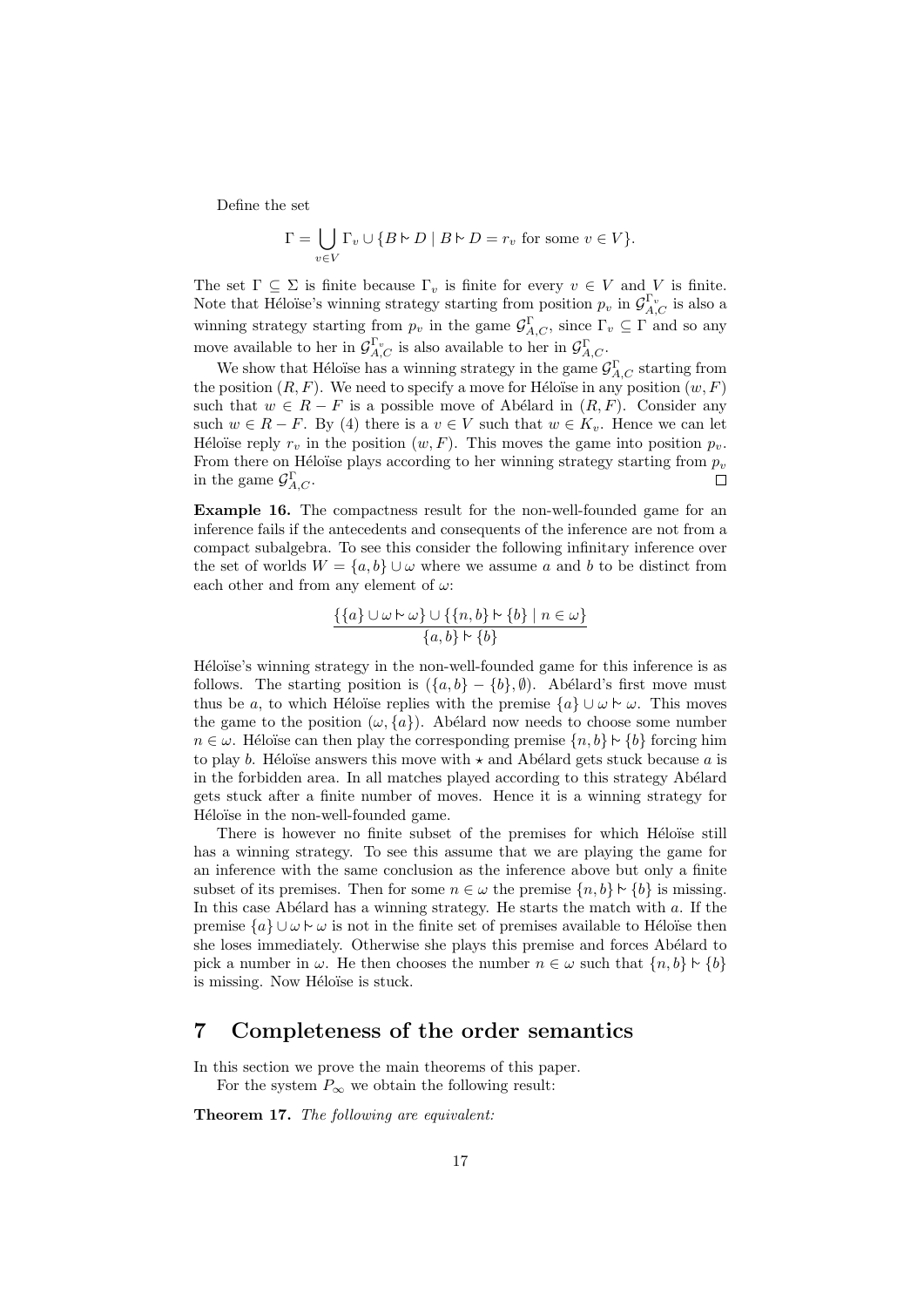- 1. There is a proof of the inference  $\Sigma/A \sim C$  in system  $P_{\infty}$ .
- 2. The inference  $\Sigma/A \sim C$  is valid on well-founded posets.
- 3. Héloïse has a winning strategy in the game  $\mathcal{F}_{A,C}^{\Sigma}$ .
- 4. There is a witnessing set for the inference  $\Sigma/A \vdash C$ .

Proof. The implication from 1 to 2 is given by Proposition 2.

The implication from  $2$  to  $3$  is by contraposition. Assume that Héloïse does not have a winning strategy in the game  $\mathcal{F}_{A,C}^{\Sigma}$ . By determinacy then Abélard has a winning strategy. From Proposition 8 we obtain a countermodel to the validity of  $\Sigma/A \sim C$  on well-founded posets.

The implication from 3 to 4 is given by Proposition 11. The implication from 4 to 1 is given by Proposition 12.  $\Box$ 

Using compactness we obtain the version of the main theorem for the system P. We need the following lemma:

**Lemma 18.** If  $\Sigma$  is finite then Héloïse has a winning strategy in  $\mathcal{G}_{A,C}^{\Sigma}$  iff she has a winning strategy in  $\mathcal{F}_{A,C}^{\Sigma}$ .

*Proof.* First recall that the only difference between  $\mathcal{F}_{A,C}^{\Sigma}$  and  $\mathcal{G}_{A,C}^{\Sigma}$  are the winning conditions for infinite matches. In the former infinite matches are won by Héloïse, in the latter by Abélard. So whenever Héloïse has a winning strategy in  $\mathcal{G}_{A,C}^{\Sigma}$  the same strategy is also winning in  $\mathcal{F}_{A,C}^{\Sigma}$ . This proves the direction from right to left.

For the direction from left to right we show that if  $\Sigma$  is finite then any match played according to a winning strategy for Héloïse in  $\mathcal{F}_{A,C}^{\Sigma}$  is finite. Hence the strategy is also winning in the game  $\mathcal{G}_{A,C}^{\Sigma}$ .

Assume for a contradiction that an infinite match is played. In this match Héloïse has to play infinitely often, and because  $\Sigma$  is finite either some premise  $B \vdash D \in \Sigma$  is played infinitely often or otherwise only  $\star$  is played infinitely often.

First consider the case that some  $B \vdash D \in \Sigma$  is played infinitely often. After Héloïse plays  $B \vdash D$  for the first time  $B - D$  is contained in the forbidden area. Later in the match the forbidden area only grows so Abélard is never allowed to pick a world in  $B - D$ . This means that Héloïse can never play  $B \vdash D$  again because this move is only available if the match is at a world in  $B - D$ . Hence  $B \vdash D$  cannot be played infinitely often.

If only  $\star$  is played infinitely often there is a point in the match from which on Héloïse always plays  $\star$ . Hence there is a sequence of plays where Héloïse starts by playing  $\star$ , Abélard responds with  $w \in W$  and Héloïse replies with  $\star$ again. But for w to be a reply to the first  $\star$  it needs to hold that  $w \in A - C$ . which contradicts that Héloïse answers with  $\star$  because this move presupposes that  $w \in A \cap C$ .  $\Box$ 

**Theorem 19.** Let  $\mathfrak{A}$  be a compact subalgebra of  $\mathcal{P}W$ . If  $\Sigma \cup \{A \vdash C\} \subseteq \{B \vdash \emptyset\}$  $D \mid B, D \in \mathfrak{A}$  then the following are equivalent:

- 1. There is a proof of the inference  $\Sigma/A \sim C$  in system P.
- 2. The inference  $\Sigma/A \vdash C$  is valid on posets.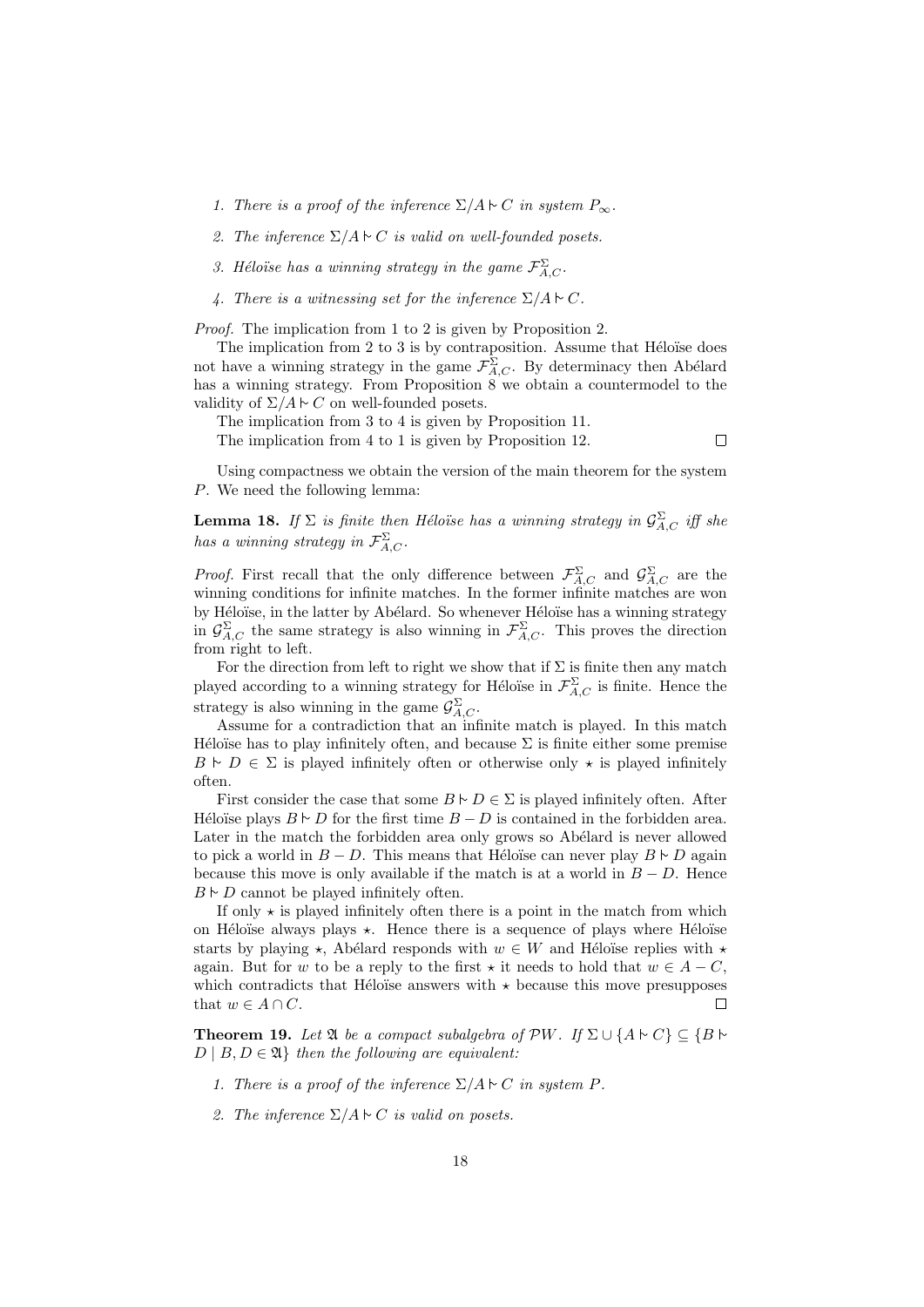3. Héloïse has a winning strategy in the game  $\mathcal{G}^{\Sigma}_{A,C}$ .

4. There is a finite witnessing set for the inference  $\Sigma/A \sim C$ .

Proof. The implication from 1 to 2 is given by Proposition 2.

The implication from  $2$  to  $3$  is by contraposition. Assume that Héloïse does not have a winning strategy in the game  $\mathcal{G}^{\Sigma}_{A,C}$ . By determinacy then Abélard has a winning strategy. From Proposition  $\hat{8}$  we obtain a countermodel to the validity of  $\Sigma/A \sim C$  on well-founded posets.

For the implication from  $3$  to  $4$  assume that Héloïse has a winning strategy in the game  $\mathcal{G}_{A,C}^{\Sigma}$ . Then by Theorem 15 there is a finite  $\Sigma' \subseteq \Sigma$  such that Héloïse has a winning strategy in the game  $\mathcal{G}_{A,C}^{\Sigma'}$ . By Lemma 18 it follows that she also has a winning strategy in  $\mathcal{F}_{A,C}^{\Sigma'}$ . Proposition 11 yields a witnessing set Γ for the inference  $\Sigma'/A \sim C$ . By the definition of a witnessing set we have that  $\Gamma \subseteq \Sigma'$  and hence  $\Gamma$  is finite because  $\Sigma'$  is finite. Because  $\Gamma$  is a finite witnessing set for  $\Sigma'/A \vdash C$  and  $\Sigma' \subseteq \Sigma$  one can see from the definition of a witnessing set that  $\Gamma$  is also a finite witnessing set for the inference  $\Sigma/A \sim C$ .

The implication from 4 to 1 is given by Proposition 12.

 $\Box$ 

Note that if  $\Sigma$  is finite the assumption of compactness in the previous theorem is satisfied because then the subalgebra generated by  $A, C$  and all antecedents and consequents of conditionals in  $\Sigma$  is finite and hence compact.

Completeness extends to multi-conclusion inferences as follows:

Corollary 20. A multi-conclusion inference  $\Sigma/\Gamma$  is provable in system  $P_{\infty}$  iff it is valid on well-founded posets.

If  $\Sigma \cup \Gamma \subseteq \{A \vdash C \mid A, C \in \mathfrak{A}\}\$  for a compact subalgebra  $\mathfrak{A}$  of PW then the multi-conclusion inference  $\Sigma/\Gamma$  is provable in system P iff it is valid on posets.

*Proof.* It follows immediately from the definition of provability in system  $P_{\infty}$ that a multi-conclusion inference  $\Sigma/\Gamma$  is provable in system  $P_{\infty}$  iff there exists a conclusion  $A \vdash C \in \Gamma$  such that  $\Sigma/A \vdash C$  is provable in system  $P_{\infty}$ . Analogously we have by Corollary 4 that the inference  $\Sigma/\Gamma$  is valid on well-founded posets iff there exists a conclusion  $A \vdash C \in \Gamma$  such that  $\Sigma/A \vdash C$  is valid on well-founded posets. Hence the claim follows by Theorem 17.

The second claim follows similarly using Theorem 19.

 $\Box$ 

The corollary above yields the following strong completeness result:

Corollary 21. Let  $\Sigma$  be a set of conditionals over a set of worlds W. Then there is a set of worlds U, a function  $f: U \to W$  and a well-founded poset  $P = (U, \leq)$  such that for all  $A, C \subseteq W$ :

$$
P \models f^{-1}[A] \vdash f^{-1}[C] \quad \text{iff} \quad \Sigma/A \vdash C \text{ is provable in system } P_{\infty}.
$$
 (5)

*Proof.* Let  $\Sigma$  be a set of conditionals over W and define  $\Gamma$  to be the following set of conditionals over W:

 $\Gamma = \{A \vdash C \mid \Sigma/A \vdash C \text{ is not provable in } P_{\infty}\}.$ 

Clearly,  $\Sigma/\Gamma$  is not provable in system  $P_{\infty}$ . It follows by Corollary 20 that it is not valid on well-founded posets. Hence there is a set U, a function  $f: U \to W$ and a well-founded poset  $P = (U, \leq)$  such that  $P \models f^{-1}[B] \vdash f^{-1}[D]$  for all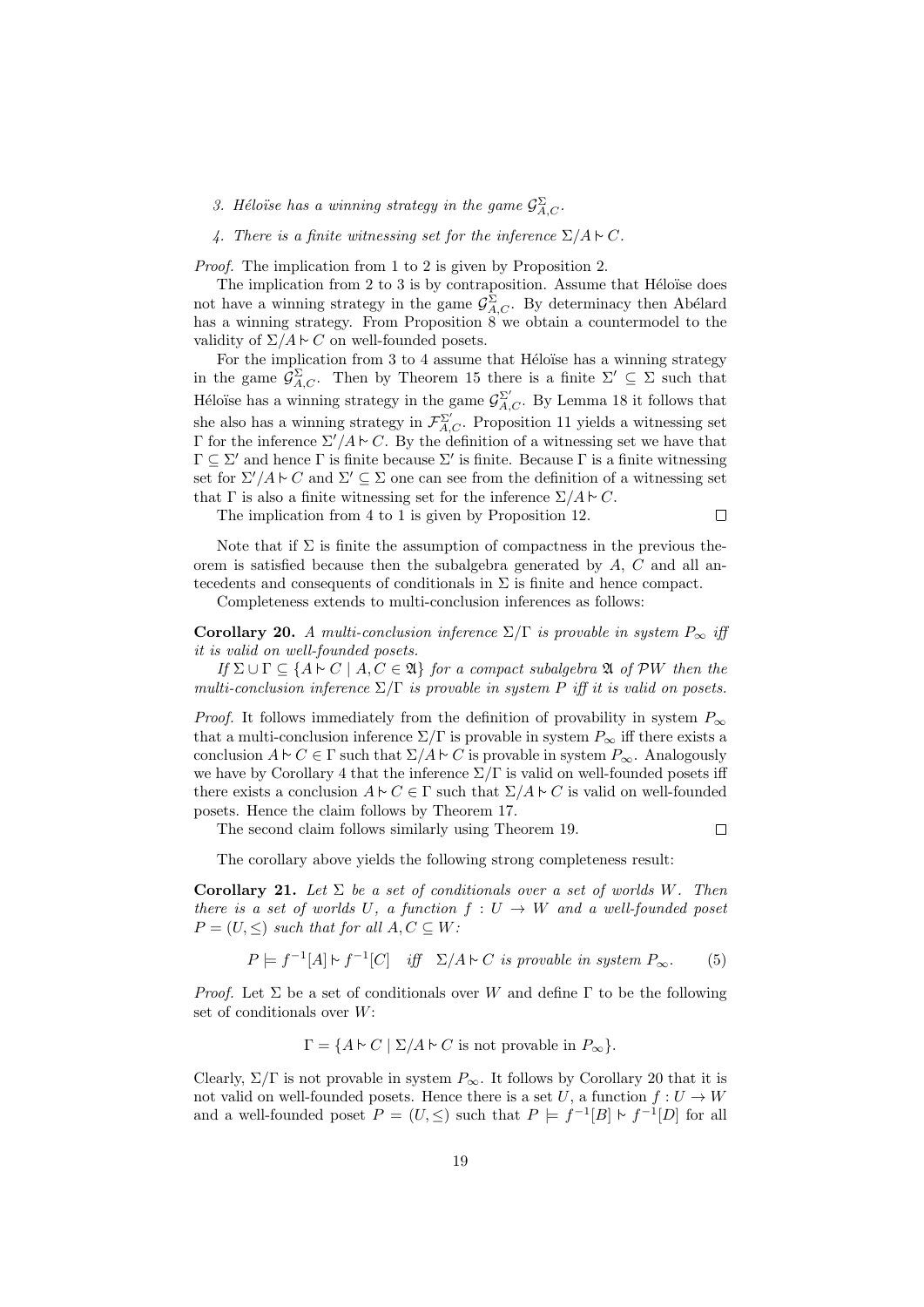$B \vdash D \in \Sigma$  and  $P \not\models f^{-1}[A] \vdash f^{-1}[C]$  for all  $A \vdash C \in \Gamma$ . By the definition of  $\Gamma$ the latter entails the left-to-right direction of (5).

For the right-to-left direction of (5) assume that  $\Sigma/A \sim C$  is provable in system  $P_{\infty}$ . It follows from Proposition 2 that the inference is valid on wellfounded posets. From the definition of validity we obtain that  $P \models f^{-1}[A]$  $f^{-1}[C]$  because  $P \models f^{-1}[B] \models f^{-1}[D]$  for all  $B \models D \in \Sigma$ .  $\Box$ 

Lastly, we obtain a similar result for system  $P$ , which is essentially Theorem 5.18 from [8].

Corollary 22. Let  $\mathfrak A$  be a compact subalgebra of  $\mathcal{P}W$  in the sense of Definition 14. Take some  $\Sigma \subseteq \{B \cup D \mid B, D \in \mathfrak{A}\}\$ . Then there is a set of worlds U, a function  $f: U \to W$  and a poset  $P = (U, \leq)$  such that for all  $A, C \in \mathfrak{A}$ .

 $P \models f^{-1}[A] \triangleright f^{-1}[C]$  iff  $\Sigma/A \triangleright C$  is provable in system P.

 $\Box$ 

Proof. This is analogous to the proof of Corollary 21.

#### 8 Conclusions and further work

In this paper we introduce a game semantics for System P and use it to provide a new completeness proof with respect to the order semantics.

The game semantics is useful to determine whether a given inference is valid because for many inferences it is hard to find a formal proof in System P. In such cases it is often easier to determine whether Héloïse has a winning strategy in the game for the inference. If one finds such a winning strategy for Héloïse then Propositions 11 and 12 yield a formal proof in System P. If on the other hand one finds a winning strategy for Abélard then one immediately obtains a countermodel using Proposition 8.

The notion of a witnessing set introduced in this paper allows for a concise characterization of validity in System P. One can check whether an inference is valid by searching for a subset of the set of premises that satisfies the condition on a witnessing set from Definition 10. The inference is valid if and only if such a set is found. If the antecedents and consequents in the conditionals are propositional formulas then verifying the two conditions in Definition 10 amounts to checking the validity of two formulas in propositional logic. This problem is in coNP. Thus assuming a coNP oracle our algorithm checks for the validity of an inference by non-deterministally guessing a witnessing set. Hence the algorithm for checking validity is in  $\Sigma_2^{\rm P} = {\rm NP}^{\text{coNP}}$ . This is theoretically worse than the results from [9, 4, 12] which provide procedures that find countermodels in NP thus demonstrating that validity is in coNP. It would, however, be interesting to compare the performance of the different algorithms in actual applications, since the theoretical differences in complexity rely on non-deterministic Turing machines, which only exist in theory.

In Remark 5 we show that for completeness it is necessary to use labeling functions in the order semantics. This suggests looking for a semantics that does not require labeling functions. We are investigating an approach based on antimatroids [7, ch. 2] which are a generalization of partial orders.

It might also be interesting to adapt the game semantics of this paper to systems of conditional logic that are weaker or stronger than System P.